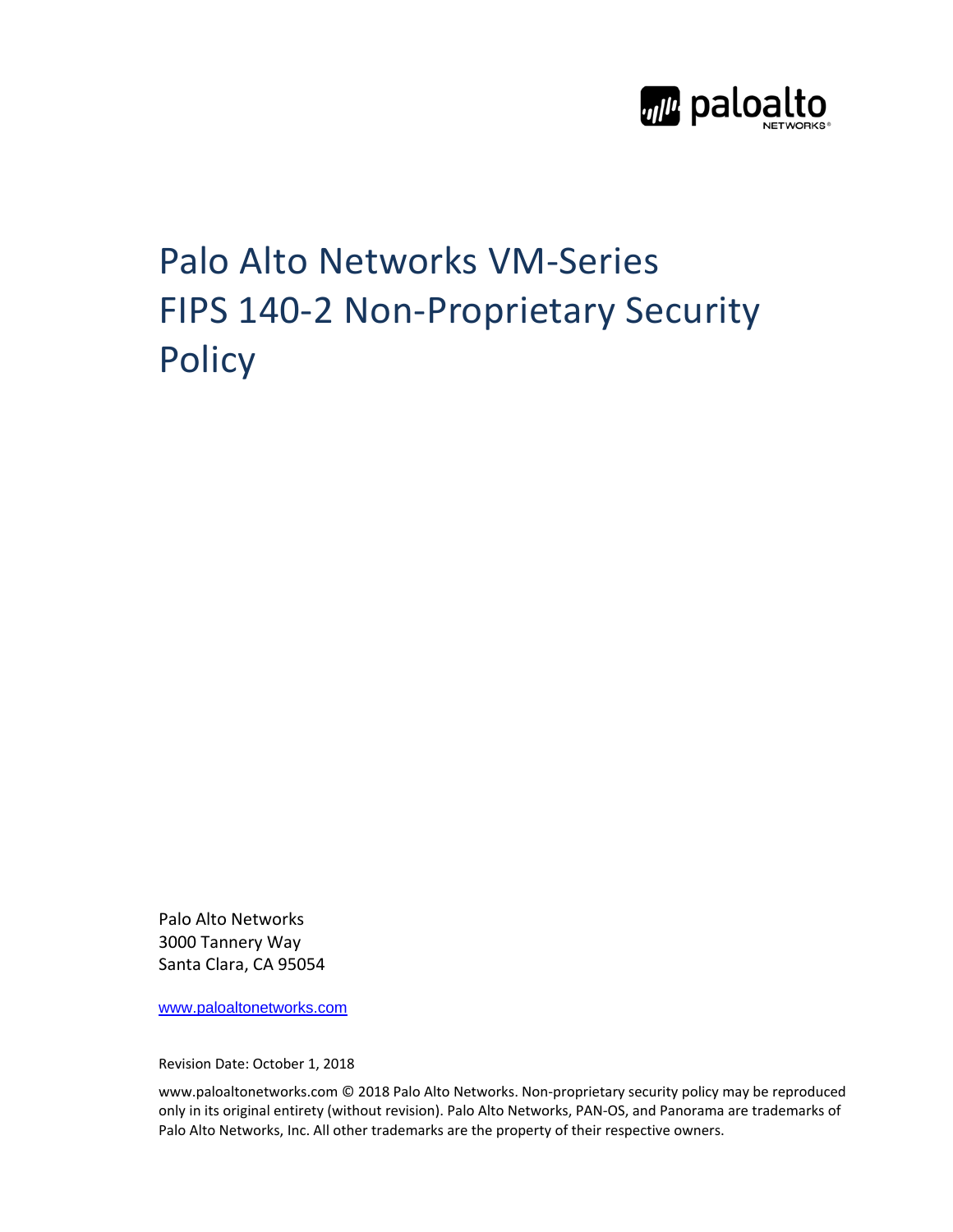

# **Change Record**

| Date       | <b>Author</b>     | <b>Description of Change</b>             |
|------------|-------------------|------------------------------------------|
| 11/15/2017 | Amir Shahhosseini | Initial authoring for PAN-OS 8.0         |
| 2/14/2018  | Amir Shahhosseini | Minor updates                            |
| 6/14/2018  | Amir Shahhosseini | Added software version 8.0.6 and 8.0.9   |
| 6/21/2018  | Amir Shahhosseini | Fixed typo                               |
| 10/1/2018  | Amir Shahhosseini | Added software version 8.0.12 and 8.0.13 |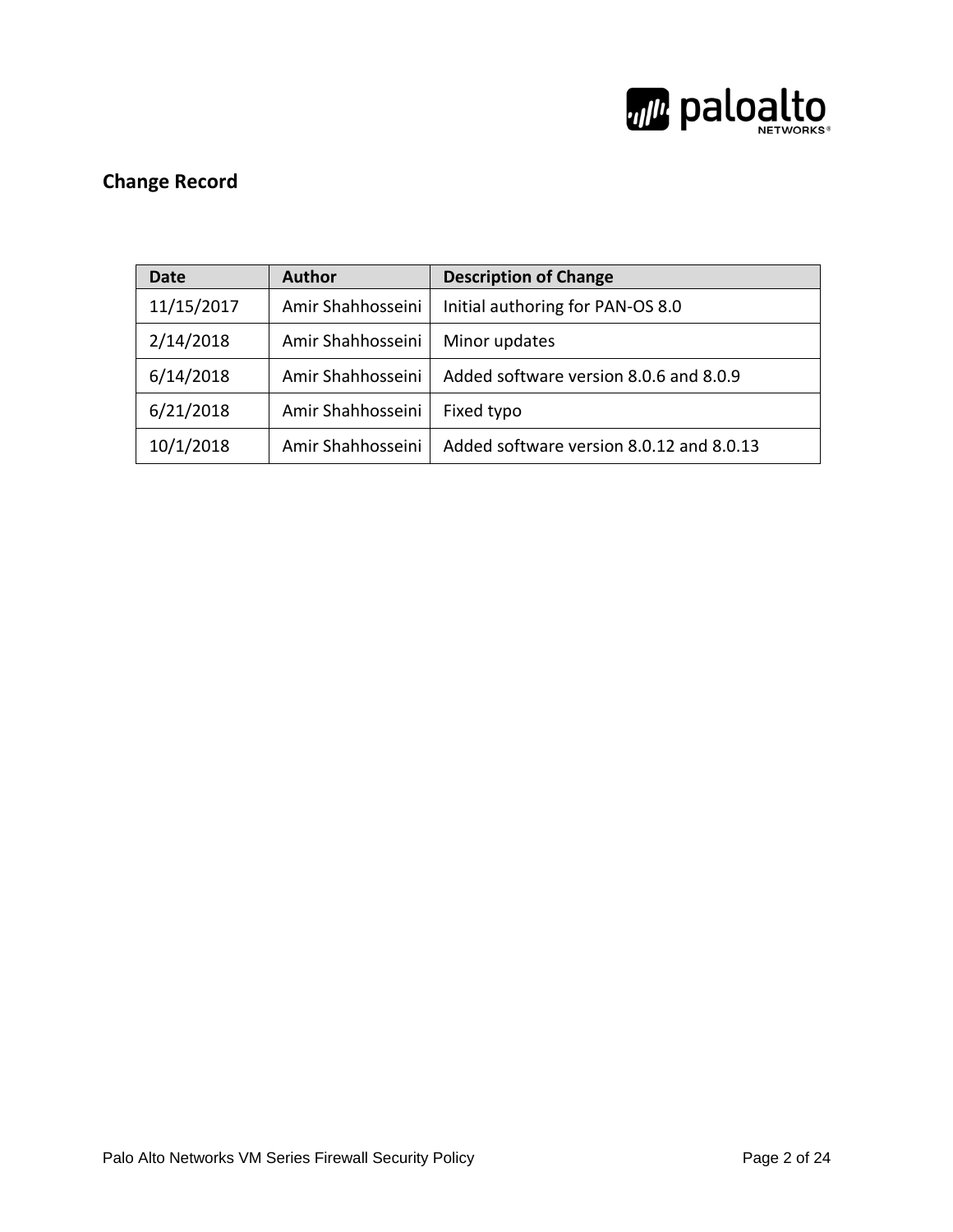

### **Contents**

| 1              |     |  |
|----------------|-----|--|
| $\overline{2}$ |     |  |
|                | 2.1 |  |
|                | 2.2 |  |
|                | 2.3 |  |
| 3              |     |  |
| 4              |     |  |
|                | 4.1 |  |
| 5              |     |  |
|                | 5.1 |  |
|                | 5.2 |  |
|                | 5.3 |  |
|                | 5.4 |  |
|                | 5.5 |  |
| 6              |     |  |
| 7              |     |  |
| 8              |     |  |
| 9              |     |  |
| 10             |     |  |
| 11             |     |  |
|                |     |  |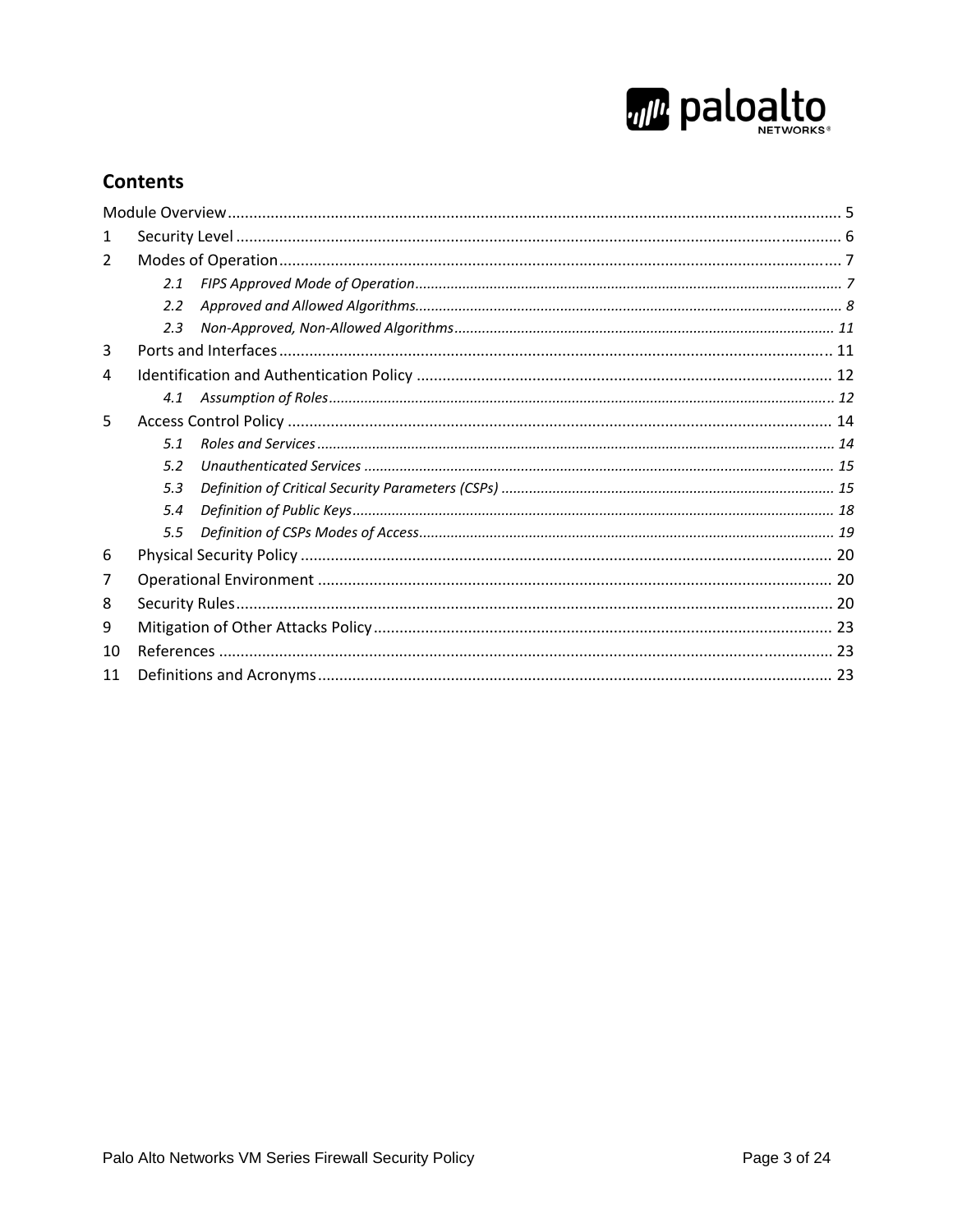

# **Tables**

# **Figures**

|--|--|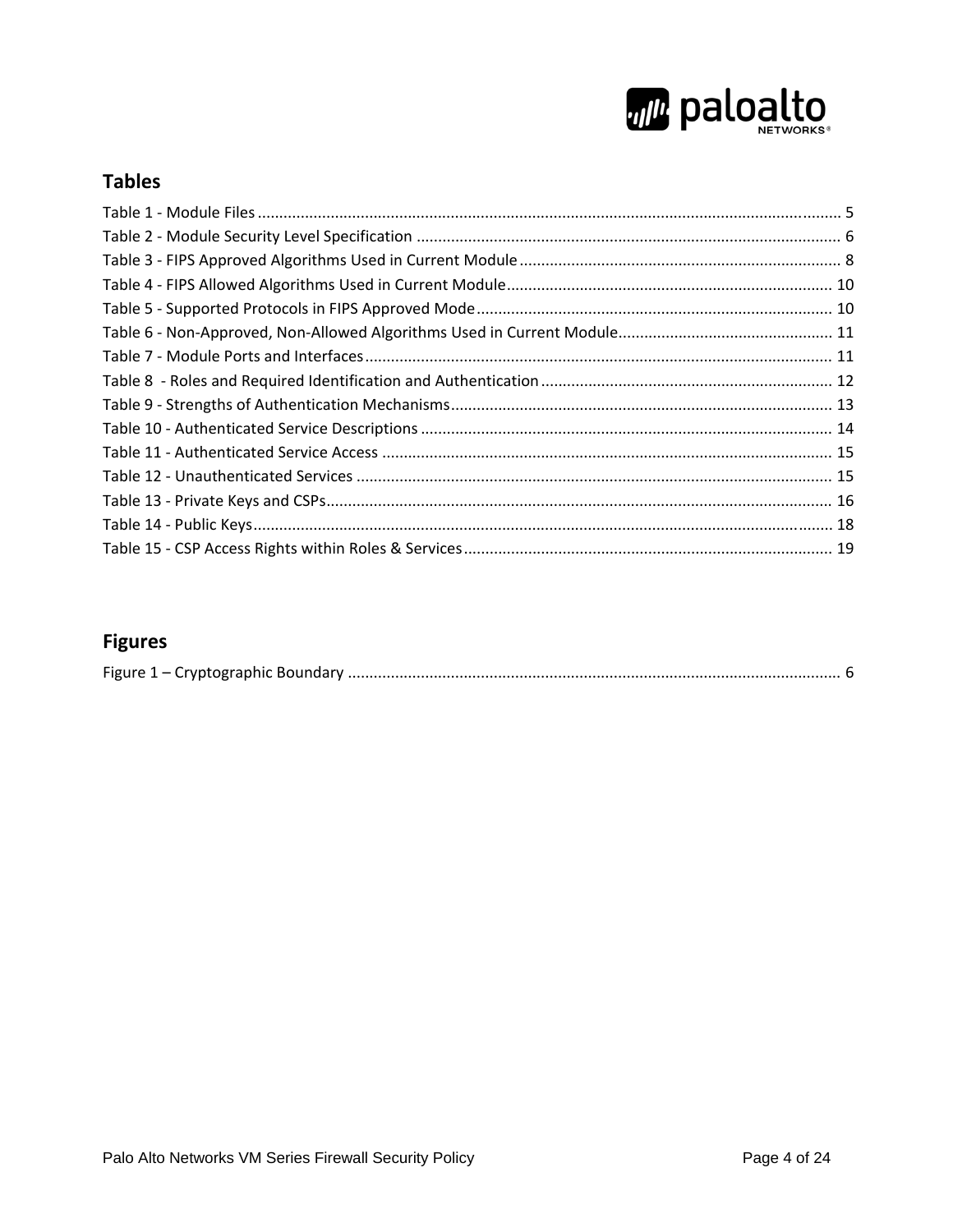

### **Module Overview**

The Palo Alto Networks VM Series Firewall is available in multiple capacity options (e.g., VM‐50, VM‐100, VM‐200, VM‐300, VM‐500 and VM‐700; note that these are sets of configuration options rather than actual module variants). All models can be deployed as guest virtual machines on VMware ESXi, Hyper‐V 2012 R2 and Linux server that is running the KVM (Kernel‐based Virtual Machine) using a common base image distributed in a compatible hypervisor format.

| <b>Operating Environment</b> | <b>PA-VM Release Version</b>           |
|------------------------------|----------------------------------------|
| VMware ESXi v5.5             | 8.0.3, 8.0.6, 8.0.9, 8.0.12, or 8.0.13 |
| KVM on CentOS 7.2            | 8.0.3, 8.0.6, 8.0.9, 8.0.12, or 8.0.13 |
| Microsoft Hyper-V<br>2012R2  | 8.0.3, 8.0.6, 8.0.9, 8.0.12, or 8.0.13 |
| Amazon AWS*                  | 8.0.3, 8.0.6, 8.0.9, 8.0.12, or 8.0.13 |
| Microsoft Azure*             | 8.0.3, 8.0.6, 8.0.9, 8.0.12, or 8.0.13 |

Please see Section 7 of this document for this listing of tested configurations of these module files.

The Palo Alto Networks VM Series Firewall is a software cryptographic module and requires an underlying general purpose computer (GPC) environment. The module is comprised of a GPC (multi-chip standalone embodiment) and the Logical Cryptographic Module (LCM) boundary. The LCM boundary includes all of the logical software components of the module. The physical cryptographic module (PCM) boundary is defined by the enclosure around the host GPC on which it runs.

Figure 1 depicts the logical diagram for the LCM boundary and illustrates the hardware components of a GPC.

\*Note: These operational environments are Vendor Affirmed. See Section 8 in this Security Policy for operator porting rules.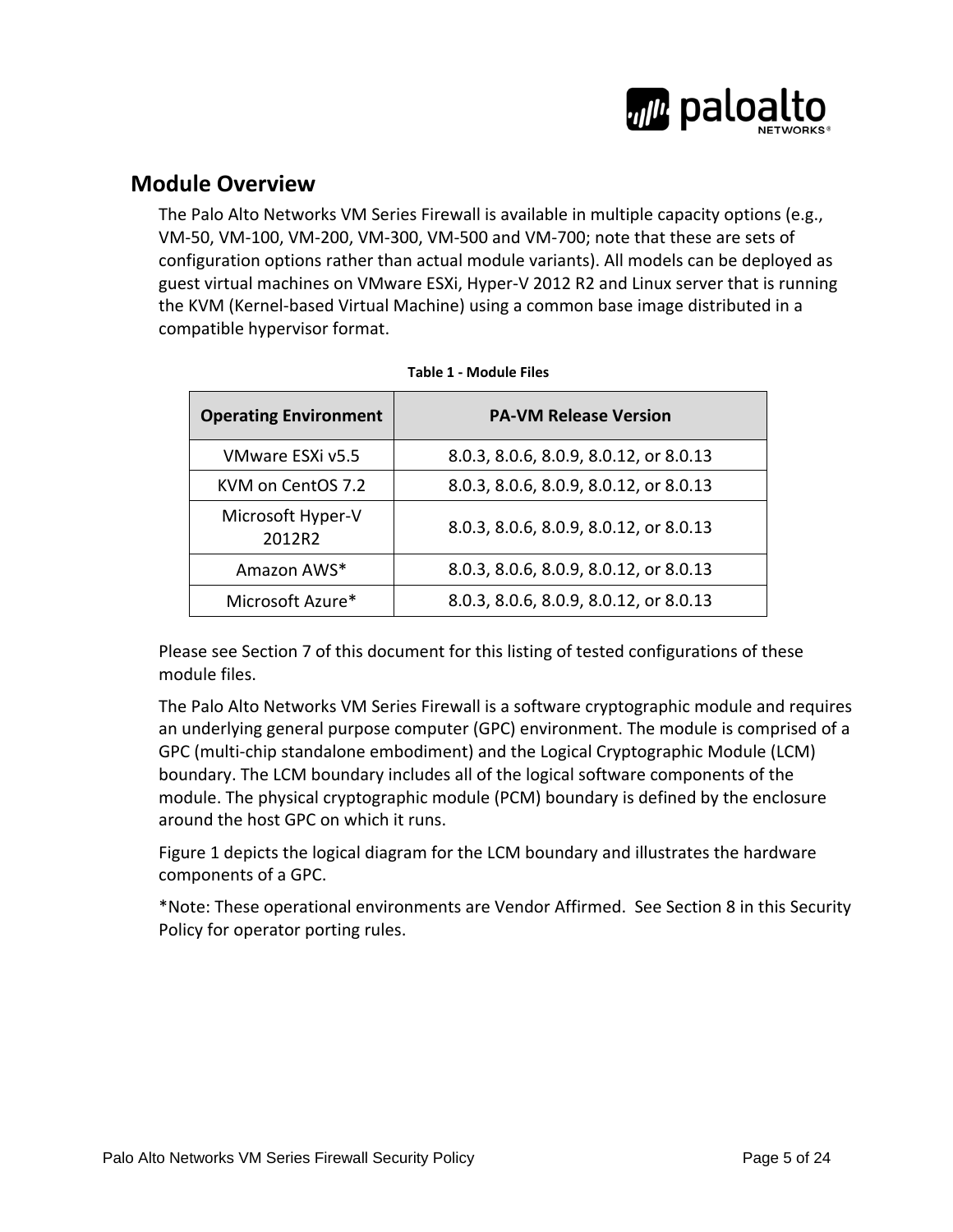



# **1 Security Level**

The cryptographic module meets the overall requirements applicable to Level 1 security of FIPS 140‐2.

| <b>Security Requirements Section</b> | Level |
|--------------------------------------|-------|
| Cryptographic Module Specification   | 1     |
| Module Ports and Interfaces          | 1     |
| Roles, Services and Authentication   | 3     |
| Finite State Model                   | 1     |
| <b>Physical Security</b>             | N/A   |
| <b>Operational Environment</b>       | 1     |
| Cryptographic Key Management         | 1     |
| EMI/EMC                              | 1     |
| Self-Tests                           | 1     |
| Design Assurance                     | ੨     |
| <b>Mitigation of Other Attacks</b>   | N/A   |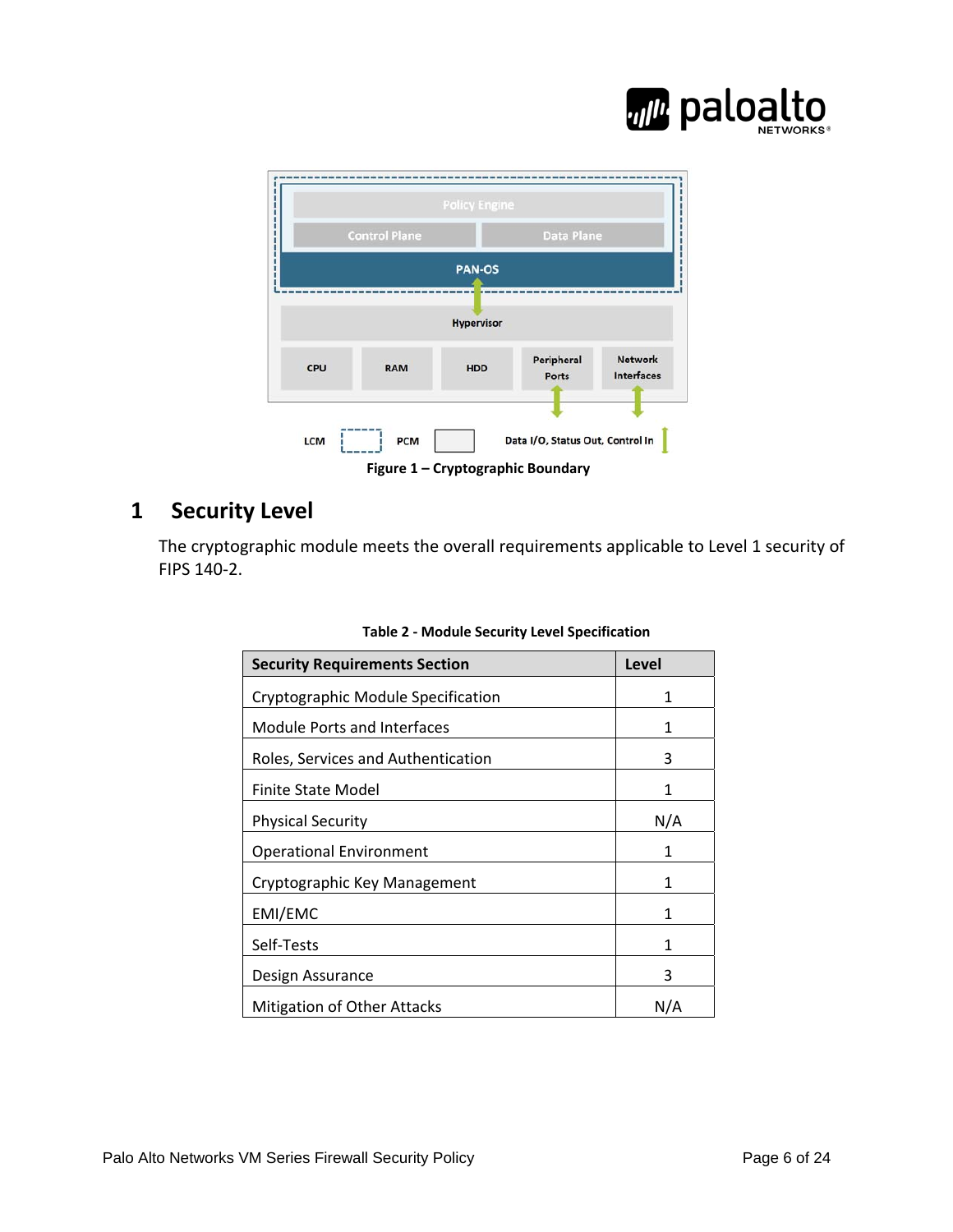

# **2 Modes of Operation**

#### *2.1 FIPS Approved Mode of Operation*

The modules support both a CC mode (FIPS mode) and a non‐CC mode. The following procedure will put the modules into the FIPS‐approved mode of operation:

- During initial boot up, break the boot sequence via the console port connection (by entering "maint") to access the main menu.
- Select "Continue."
- Select the "Set FIPS‐CC Mode" option to enter CC mode.
- Select "Enable FIPS-CC Mode".
- When prompted, select "Reboot" and the module will re-initialize and continue into CC mode (FIPS mode).
- The module will reboot.
- In FIPS-CC mode, the console port is available only as a status output port.
- If using RADIUS or TACACS+, configure the service route via an IPSec tunnel. Otherwise, skip this step.

The module will automatically indicate the FIPS Approved mode of operation in the following manner:

- Status output interface will indicate "\*\*\*\* FIPS‐CC MODE ENABLED \*\*\*\*" via the CLI session.
- Status output interface will indicate "FIPS‐CC mode enabled successfully" via the console port.
- The module will display "FIPS-CC" at all times in the status bar at the bottom of the web interface.

Should one or more power‐up self‐tests fail, the FIPS Approved mode of operation will not be achieved. Feedback will consist of:

- The module will reboot and enter a state in which the reason for the reboot can be determined.
- The module will output "FIPS‐CC failure"
- To determine which self-test caused the system to reboot into the error state, connect the console cable and follow the on‐screen instructions to view the self‐test output.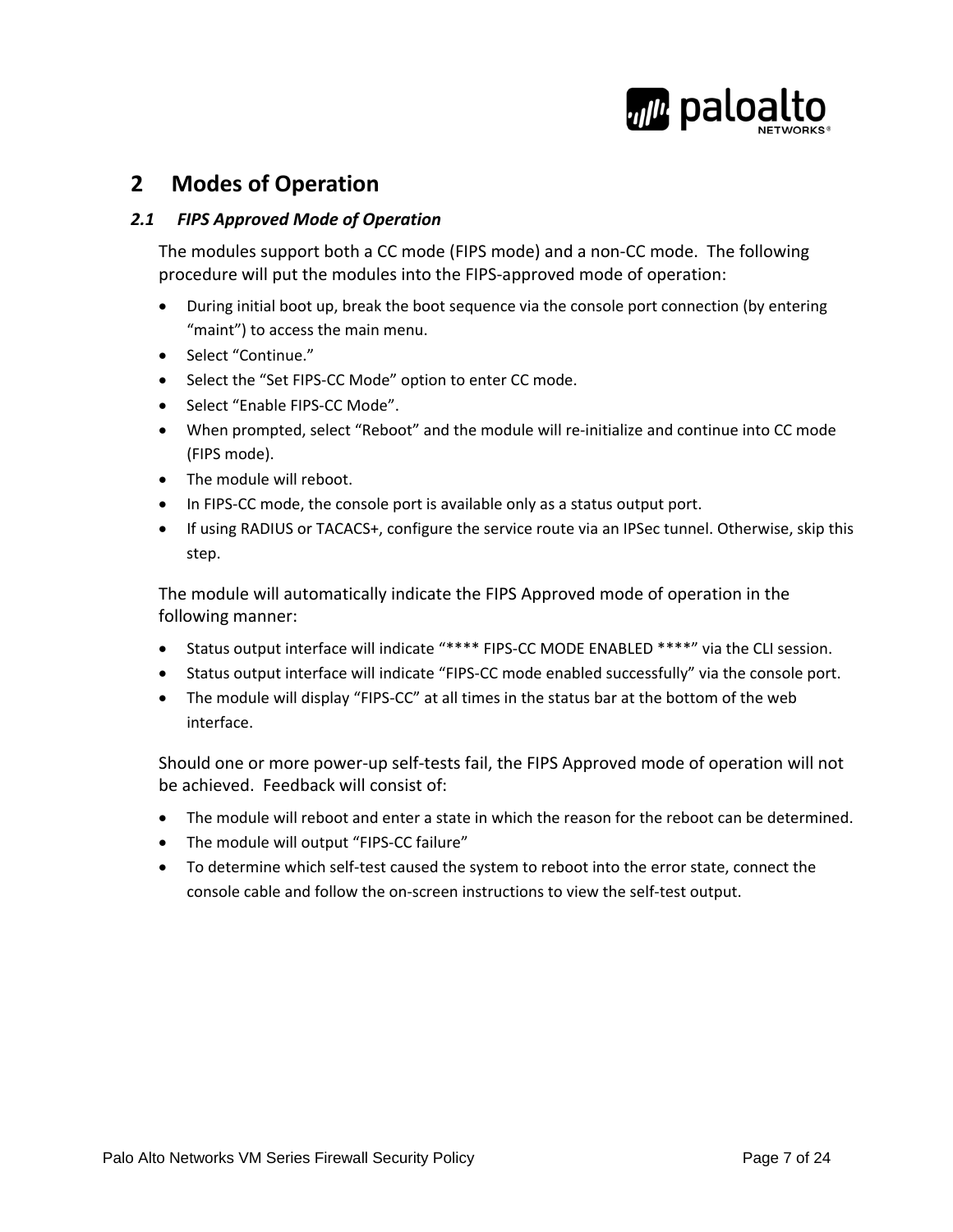

#### *2.2 Approved and Allowed Algorithms*

The cryptographic modules support the following FIPS Approved algorithms.

#### **Table 3 ‐ FIPS Approved Algorithms Used in Current Module**

| <b>FIPS Approved Algorithm</b>                                                    | <b>CAVP Cert. #</b> |
|-----------------------------------------------------------------------------------|---------------------|
| AES [FIPS 197, SP800-38A]:                                                        | 4526                |
| - ECB, CBC, CTR modes; Encrypt/Decrypt; 128, 192 and 256-bit                      |                     |
| - CFB mode; Encrypt/Decrypt; 128 bit                                              |                     |
| Note: AES-OFB (128, 192, 256 bit) and AES-CFB (192, 256 bit) were also tested but |                     |
| are not available for use                                                         |                     |
| AES-CCM [SP800-38C]: Encrypt and Decrypt, 128-bit                                 | 4526                |
| AES-GCM [SP800-38D]: Encrypt and Decrypt, 128 and 256-bit                         | 4526                |
| Note: GCM IV handling is compliant with FIPS IG A.5 and SP800-38D.*               |                     |
|                                                                                   |                     |
| CKG (SP800-133) Key Generation Vendor Affirmed                                    | N/A                 |
| -Asymmetric per Section 6                                                         |                     |
| -Symmetric per Section 7                                                          |                     |
| CVL: Elliptic Curve Diffie-Hellman Exchange [SP800-56A]                           | <b>CVL 1203</b>     |
| - ECC CDH primitive (§5.7.1.2)                                                    |                     |
| - KAS-ECC all except KDF                                                          |                     |
| CVL: Diffie-Hellman Exchange [SP800-56A]                                          | <b>CVL 1203</b>     |
| - KAS-FFC all except KDF                                                          |                     |
|                                                                                   |                     |
| CVL: KDF, Application Specific [SP800-135]                                        | <b>CVL 1204</b>     |
| - TLS 1.0/1.1/1.2 KDF                                                             |                     |
| - SNMPv3 KDF                                                                      |                     |
| - SSHv2 KDF                                                                       |                     |
| - IKE v1/v2 KDF                                                                   |                     |
| CVL: RSA [SP800-56B]                                                              | <b>CVL 1205</b>     |
| - RSADP                                                                           |                     |
| DRBG [SP800-90A]: CTR DRBG with AES-256                                           | 1486                |
| DSA [FIPS 186-4]: Key Generation (as prerequisite to CVL #1203)                   | 1205                |
| <b>ECDSA [FIPS 186-4]</b>                                                         | 1101                |
| - Key Pair Generation P-256, P-384 and P-521                                      |                     |
| - Signature Generation P-256, P-384 and P-521; with all SHA-2 sizes*              |                     |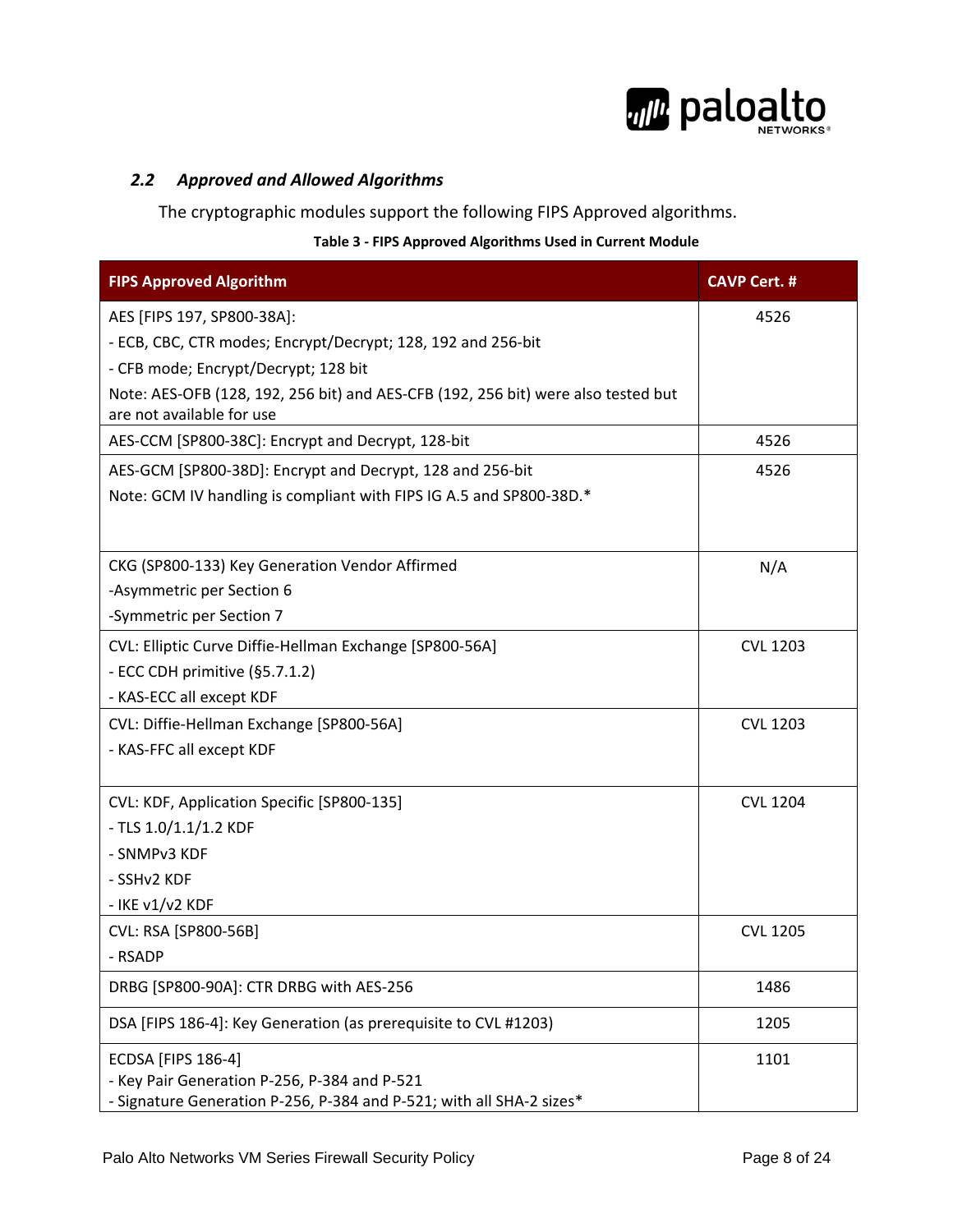

| <b>FIPS Approved Algorithm</b>                                                                                                                                                                                          | <b>CAVP Cert. #</b> |
|-------------------------------------------------------------------------------------------------------------------------------------------------------------------------------------------------------------------------|---------------------|
| - Signature Verification P-256, P-384 and P-521; with SHA-1 and all SHA-2 sizes*                                                                                                                                        |                     |
| *Does not include the "short SHA-512" sizes SHA-512/224 or SHA-512/256                                                                                                                                                  |                     |
| HMAC [FIPS 198]                                                                                                                                                                                                         | 2986                |
| - HMAC-SHA-1 with $\lambda$ =96, 160                                                                                                                                                                                    |                     |
| - HMAC-SHA-256 with $\lambda$ =256                                                                                                                                                                                      |                     |
| - HMAC-SHA-384 with $\lambda$ =384                                                                                                                                                                                      |                     |
| - HMAC-SHA-512 with $\lambda$ =512                                                                                                                                                                                      |                     |
| KAS: SP 800-56A Rev.2 Elliptic Curve Diffie-Hellman Exchange (CVL Certs. #1203<br>and #1204, vendor affirmed; key agreement; key establishment methodology<br>provides between 128 and 256 bits of encryption strength) | N/A                 |
| KAS: SP 800-56A Rev.2 Diffie-Hellman Exchange (CVL Certs. #1203 and #1204,<br>vendor affirmed; key agreement; key establishment methodology provides 112<br>bits of encryption strength)                                | N/A                 |
| KTS [SP800-38F §3.1]:                                                                                                                                                                                                   | AES 4526            |
| Option 1: AES-CBC plus HMAC                                                                                                                                                                                             | <b>HMAC 2986</b>    |
| Option 2: AES-GCM                                                                                                                                                                                                       |                     |
| (Key wrapping; key establishment methodology provides between 128 bit and<br>256 bits of encryption strength)                                                                                                           |                     |
| FIPS 186-4 RSA [FIPS 186-4]:                                                                                                                                                                                            | 2463                |
| - Key Generation: 2048 and 3072-bit                                                                                                                                                                                     |                     |
| - Signature Generation: 2048 and 3072-bit                                                                                                                                                                               |                     |
| - Signature Verification: 1024, 2048 and 3072-bit                                                                                                                                                                       |                     |
| - Hashes: SHA-1, SHA-224, SHA-256, SHA-384, SHA-512                                                                                                                                                                     |                     |
| - Padding: X9.31, PKCS 1.5, PSS                                                                                                                                                                                         |                     |
| (Refer to RSA Cert. #2463 for the exact keysize/padding/hash combinations in use.)                                                                                                                                      |                     |
| SHA-1 and SHA-2 [FIPS 180-4]:                                                                                                                                                                                           | 3707                |
| - Hashes: SHA-1, SHA-224, SHA-256, SHA-384, SHA-512                                                                                                                                                                     |                     |
| - Usage: Digital Signature Generation & Verification, Non-Digital Signature<br>Applications (e.g., component of DRBG and HMAC)                                                                                          |                     |

\* The module is compliant to IG A.5: GCM is used in the context of TLS, IPsec/IKEv2, SSH, and IPsec/IKEv1:

 For TLS, The GCM implementation meets Option 1 of IG A.5: it is used in a manner compliant with SP 800‐52 and in accordance with Section 4 of RFC 5288 for TLS key establishment. (From this RFC, the GCM cipher suites in use are TLS\_RSA\_WITH\_AES\_128\_GCM\_SHA256, TLS\_RSA\_WITH\_AES\_256\_GCM\_SHA384, TLS\_ECDHE\_ECDSA\_WITH\_AES\_128\_GCM\_SHA256, TLS\_ECDHE\_ECDSA\_WITH\_AES\_256\_GCM\_SHA384, TLS\_ECDHE\_RSA\_WITH\_AES\_128\_GCM\_SHA256, and TLS\_ECDHE\_RSA\_WITH\_AES\_256\_GCM\_SHA384.) During operational testing, the module was tested against an independent version of TLS and found to behave correctly.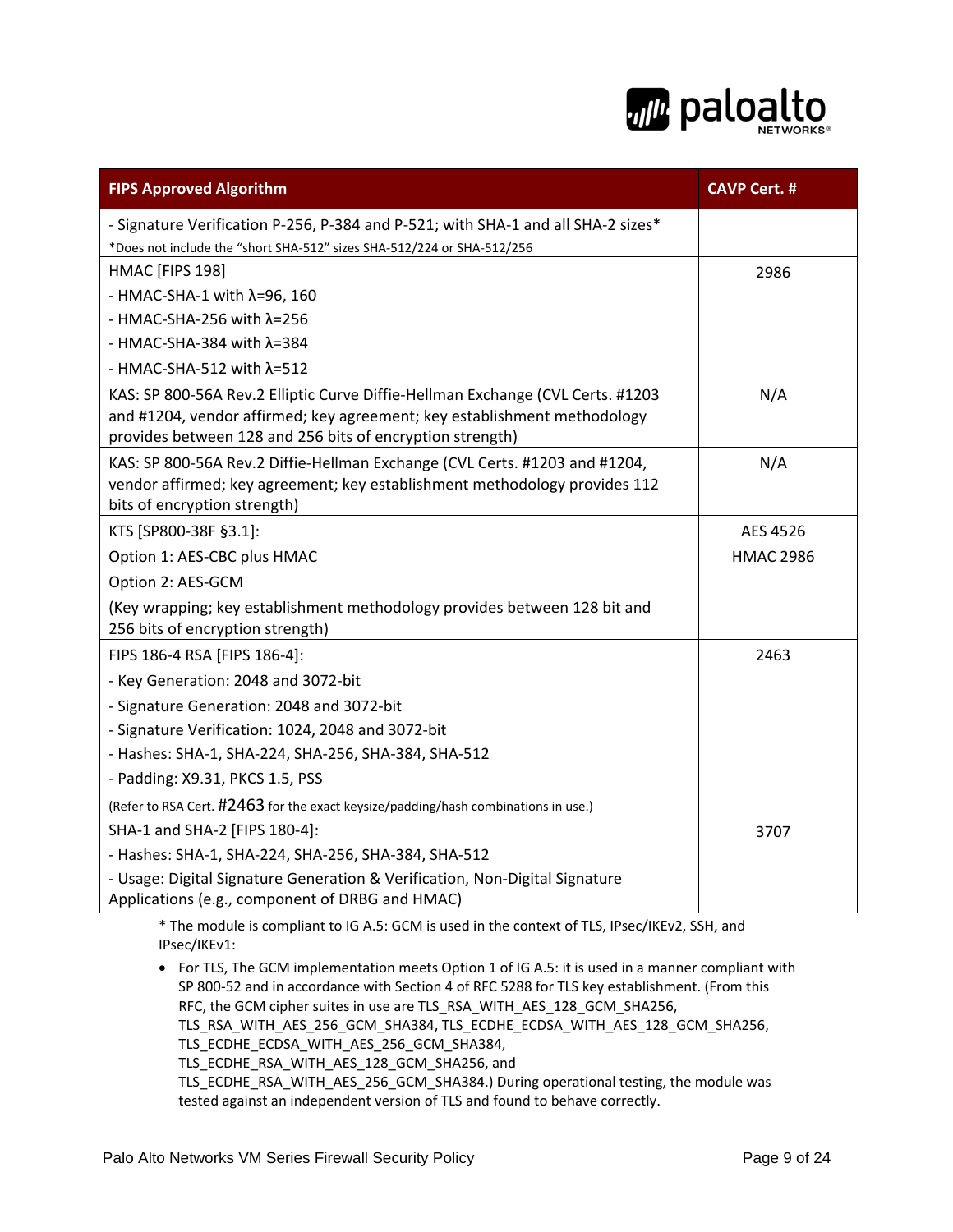

- For IPsec/IKEv2, The GCM implementation meets Option 1 of IG A.5: it is used in a manner compliant with RFCs 4106 and 7296 (RFC 5282 is not applicable, as the module does not use GCM within IKEv2 itself). During operational testing, the module was tested against an independent version of IPsec with IKEv2 and found to behave correctly.
- For SSH, the module meets Option 4 of IG A.5. The fixed field is 32 bits in length and is derived using the SSH KDF; this ensures the fixed field is unique for any given GCM session. The invocation field is 64 bits in length and is incremented for each invocation of GCM; this prevents the IV from repeating until the entire invocation field space of 2<sup>64</sup> is exhausted. (It would take hundreds of years for this to occur.)
- For IPsec/IKEv1, the module meets Option 4 of IG A.5. The behavior is the same as the above description for SSH, except the fixed field is derived using the IKEv1 KDF instead of the SSH KDF. In all of the above cases, the nonce\_explicit is always generated deterministically.

The cryptographic modules support the following non‐FIPS Approved algorithms that are allowed for use in CC (FIPS) mode.

#### **Table 4 ‐ FIPS Allowed Algorithms Used in Current Module**

| <b>FIPS Allowed Algorithms</b>                                                               |
|----------------------------------------------------------------------------------------------|
|                                                                                              |
| Diffie-Hellman, non-compliant to SP800-56A [safe primes: L=2048, N=2047] (key agreement; key |
| establishment methodology provides 112 bits of encryption strength)                          |
| RSA unwrap, non-compliant to SP800-56B (key wrapping, key establishment methodology          |
| provides 112 or 128 bits of encryption strength)                                             |
| MD5 (within TLS)                                                                             |
| NDRNG (used to seed SP800-90A DRBG) This provides a minimum of 128 bits of entropy.          |
|                                                                                              |

#### **Table 5 ‐ Supported Protocols in FIPS Approved Mode**

| <b>Supported Protocols*</b> |
|-----------------------------|
| TLSv1.0, 1.1 and v1.2       |
| SSH <sub>v</sub> 2          |
| IPSec, IKEv1 and V2         |
| SNMP <sub>v3</sub>          |

\*Note: These protocols have not been tested or reviewed by the CMVP or the CAVP.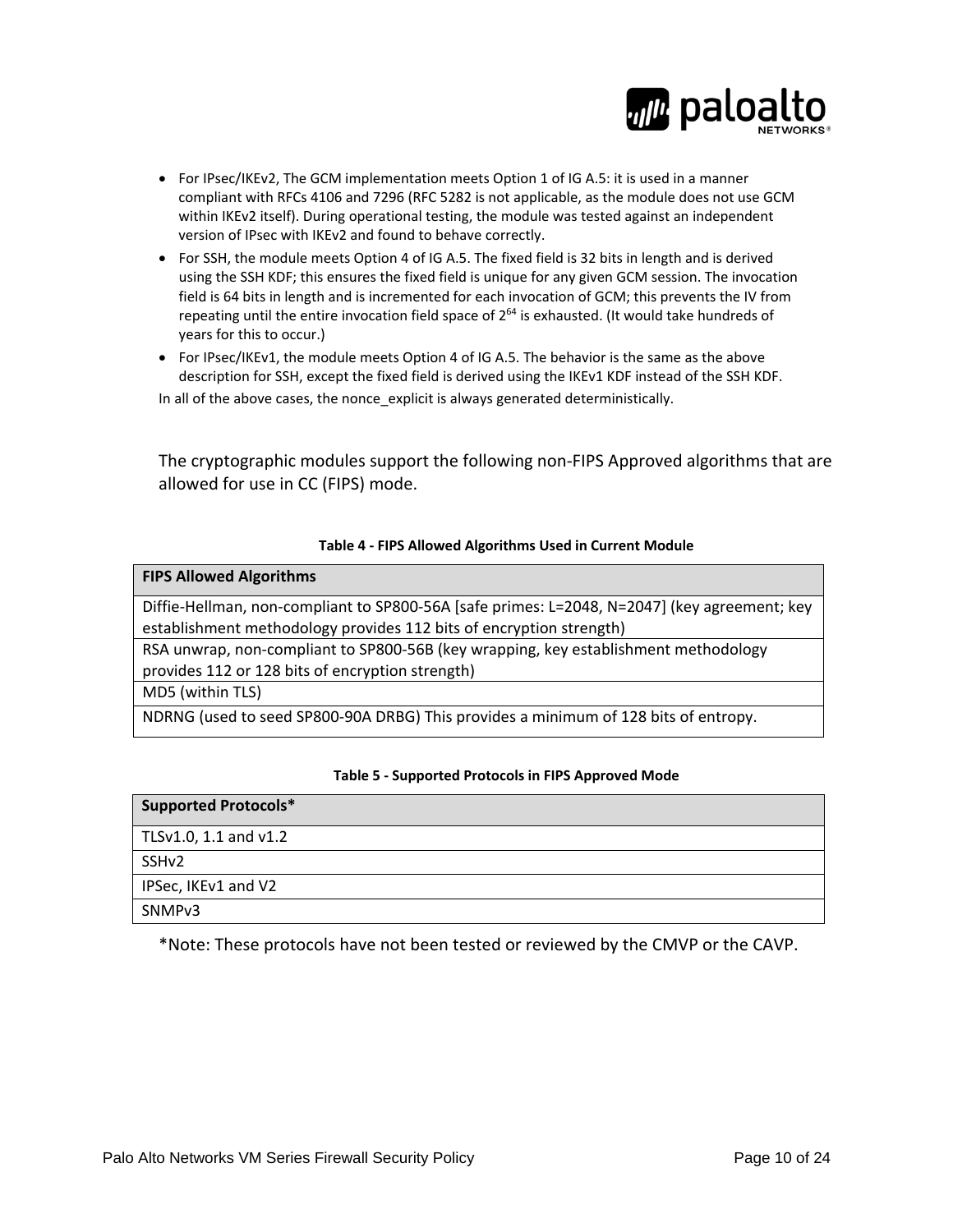

#### *2.3 Non‐Approved, Non‐Allowed Algorithms*

The cryptographic modules support the following non‐Approved algorithms in the non‐ Approved mode of operation. No security claim is made in the current modules for any of the following non‐Approved algorithms.

#### **Table 6 ‐ Non‐Approved, Non‐Allowed Algorithms Used in Current Module**

| Non-Approved Algorithms in Non-FIPS mode                                                       |
|------------------------------------------------------------------------------------------------|
| Hashing: RIPEMD, MD5                                                                           |
| Encrypt/Decrypt: Camellia, SEED, Triple-DES (non-compliant), Blowfish, CAST, RC4, DES          |
| Message Authentication: UMAC, HMAC-MD5, HMAC-RIPEMD                                            |
| Digital Signatures (non-Approved strengths):                                                   |
| RSA Key Generation: 512, 1024                                                                  |
| RSA signature generation: Modulus bit length less than 2048 or greater than 3072 bits; up to   |
| 16384 bits                                                                                     |
| RSA signature verification: Modulus bit length less than 1024 or greater than 3072 bits; up to |
| 16384 bits                                                                                     |
| ECDSA: B, K, P curves not equal to P-256, P-384 or P-521                                       |
| DSA: 768 to 4096 bits                                                                          |
| Key Exchange (non-Approved strengths):                                                         |
| Elliptic Curve Diffie-Hellman: B, K, P curves not equal to P-256, P-384 or P-521               |
| Diffie-Hellman: 768, 1024 and 1536 bit modulus                                                 |
| RSA: Less than 2048 bit modulus                                                                |

# **3 Ports and Interfaces**

The module is a software only module that operates on a general purpose computing (GPC) platform. The physical ports and logical interfaces are consistent with a GPC operating environment. The module supports the following FIPS 140‐2 logical interfaces:

| <b>Type</b> | <b>FIPS 140-2 Designation</b>    | <b>GPC Peripheral Ports and Network Interfaces</b> |
|-------------|----------------------------------|----------------------------------------------------|
| Management/ | Data Input, Data Output, Control | Ethernet                                           |
| Ethernet    | Input, Status Output             |                                                    |
| Console     | <b>Status Output</b>             | Ethernet, GPC I/O                                  |
| Power       | Power                            | Power                                              |

#### **Table 7 ‐ Module Ports and Interfaces**

The module's physical and electrical characteristics, manual controls, and physical indicators are provided by the host GPC; the hypervisors provide virtualized ports and interfaces which map to the GPCs' physical ports and interfaces (i.e., network interfaces and GPC inputs/outputs).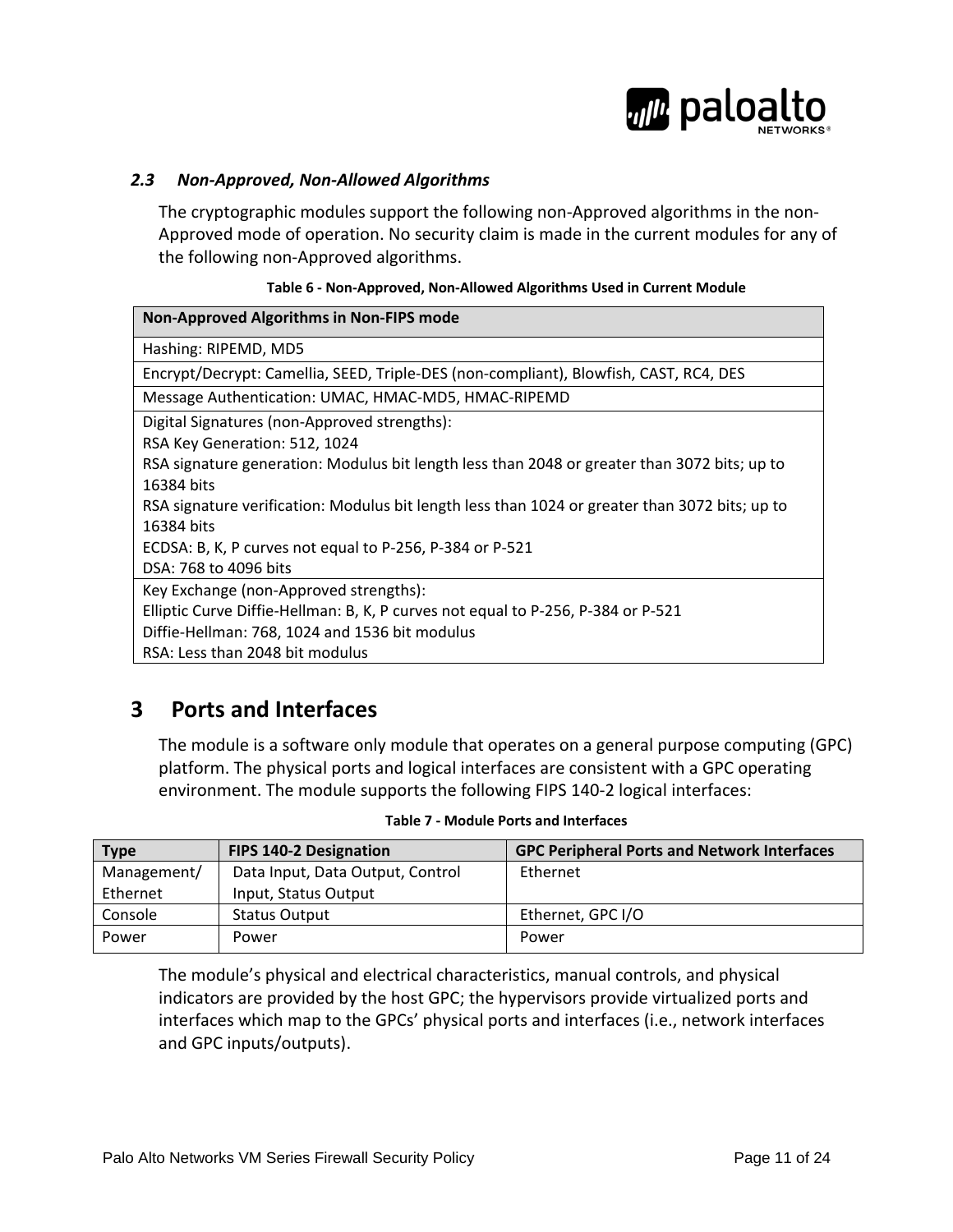

# **4 Identification and Authentication Policy**

#### *4.1 Assumption of Roles*

The modules support four distinct operator roles, User and Cryptographic Officer (CO), Remote Access VPN, and Site‐to‐site VPN. The cryptographic modules enforce the separation of roles using unique authentication credentials associated with operator accounts. The modules support concurrent operators.

The modules do not provide a maintenance role or bypass capability.

| <b>Role</b>                                | <b>Description</b>                                                                                                                                                                                                                                                                                                                                                                                                                                            | <b>Authentication Type</b>                   | <b>Authentication Data</b>                                                     |
|--------------------------------------------|---------------------------------------------------------------------------------------------------------------------------------------------------------------------------------------------------------------------------------------------------------------------------------------------------------------------------------------------------------------------------------------------------------------------------------------------------------------|----------------------------------------------|--------------------------------------------------------------------------------|
| <b>CO</b>                                  | This role has access to all<br>configurations, show status and<br>update services offered by the<br>module. Within the PAN-OS<br>software, this role maps to the<br>"Superuser" administrator role.                                                                                                                                                                                                                                                           | Identity-based<br>operator<br>authentication | Username/password<br>and/or public-<br>key/certificate based<br>authentication |
| User                                       | This role has limited access to services<br>offered by the modules. This role<br>does not have access to modify or<br>view the passwords associated with<br>other administrator accounts The<br>User may not view or alter CSPs of<br>any type stored on the module. The<br>User may change their own password.<br>Within the PAN-OS software, this role<br>maps to the "Superuser (read-only)"<br>administrator role (also referred to as<br>"Superreader"). | Identity-based<br>operator<br>authentication | Username/password<br>and/or public-<br>key/certificate based<br>authentication |
| Remote<br>Access<br><b>VPN</b><br>(RA VPN) | Remote user accessing the network<br>via VPN.                                                                                                                                                                                                                                                                                                                                                                                                                 | Identity-based<br>operator<br>authentication | Username/password<br>and/or certificate based<br>authentication                |

#### **Table 8 ‐ Roles and Required Identification and Authentication**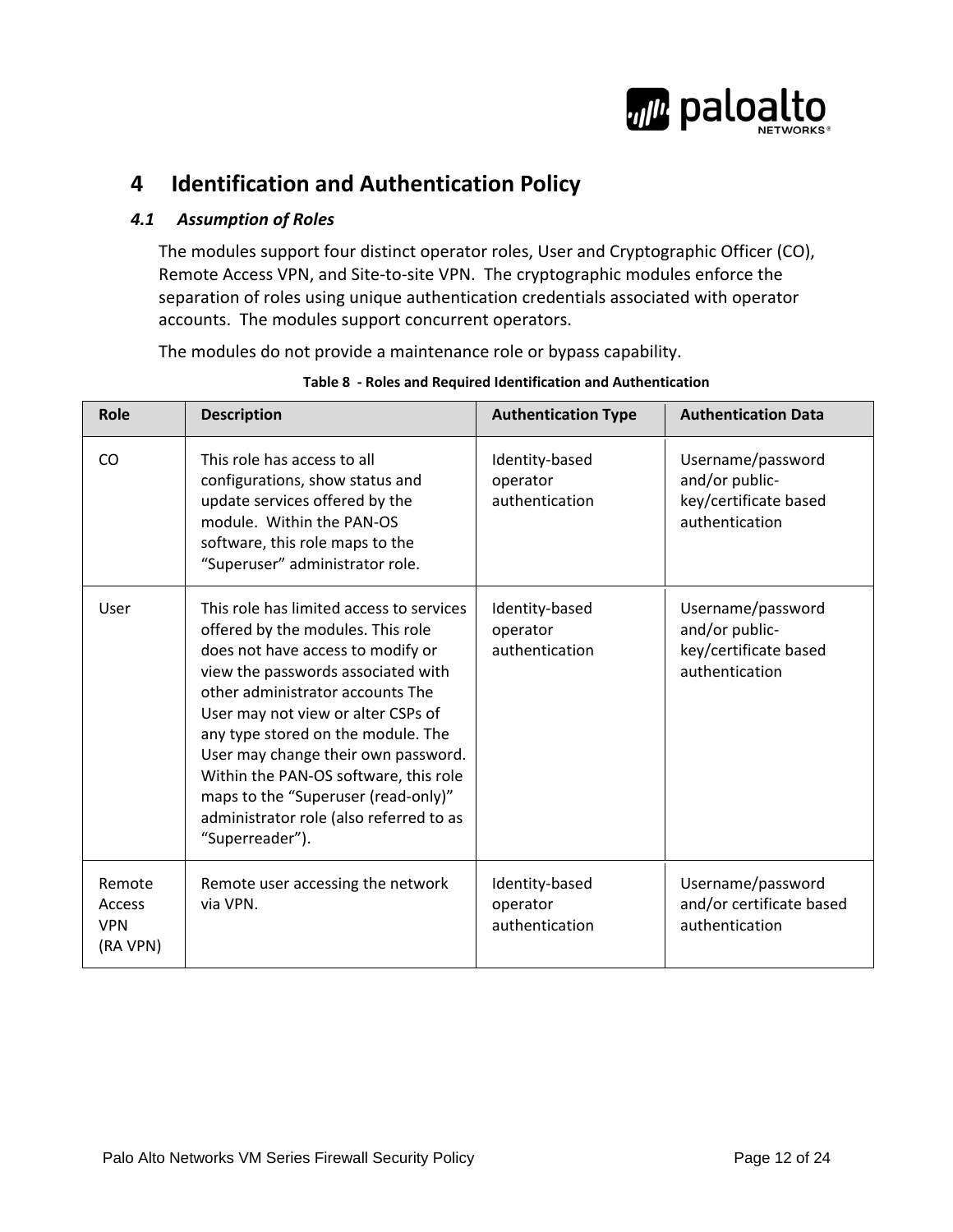

| Role                                    | <b>Description</b>                                                                      | <b>Authentication Type</b>                   | <b>Authentication Data</b>                                                                                                                                      |
|-----------------------------------------|-----------------------------------------------------------------------------------------|----------------------------------------------|-----------------------------------------------------------------------------------------------------------------------------------------------------------------|
| Site-to-site<br><b>VPN</b><br>(S-S VPN) | Remote VPN device establishing a<br>VPN session to facilitate access to the<br>network. | Identity-based<br>operator<br>authentication | IKE/IPSec Pre-shared keys<br>- Identification with the IP<br>Address and<br>authentication with the<br>Pre-Shared Key or<br>certificate based<br>authentication |

| <b>Table 9 - Strengths of Authentication Mechanisms</b> |  |  |
|---------------------------------------------------------|--|--|
|---------------------------------------------------------|--|--|

| <b>Authentication Mechanism</b>                | <b>Strength of Mechanism</b>                                                                                                                                                                                                                                                                                                                                                                                                                  |  |
|------------------------------------------------|-----------------------------------------------------------------------------------------------------------------------------------------------------------------------------------------------------------------------------------------------------------------------------------------------------------------------------------------------------------------------------------------------------------------------------------------------|--|
| Username and Password                          | Minimum length is 6 characters (95 possible characters). The probability<br>that a random attempt will succeed or a false acceptance will occur is<br>$1/(95^6)$ which is less than $1/1,000,000$ . The probability of successfully<br>authenticating to the module within one minute is $10/(95^6)$ , which is<br>less than 1/100,000. The firewall's configuration supports at most ten<br>attempts to authenticate in a one-minute period. |  |
| Public-Key/Certificate based<br>authentication | The security modules support public-key based authentication using<br>RSA 2048 and certificate-based authentication using RSA 2048, RSA<br>3072, ECDSA P-256, P-384, or P-521.                                                                                                                                                                                                                                                                |  |
|                                                | For RSA, the minimum equivalent strength supported is 112 bits. The<br>probability that a random attempt will succeed is $1/(2^{112})$ which is less<br>than 1/1,000,000. The probability of successfully authenticating to<br>the module within a one minute period is $3,600,000/(2^{112})$ , which is<br>less than 1/100,000. The firewall supports at most 60,000 new<br>sessions per second to authenticate in a one-minute period.      |  |
|                                                | For ECDSA, the minimum equivalent strength supported is 128 bits. The<br>probability that a random attempt will succeed is $1/(2^{128})$ which is less<br>than 1/1,000,000. The probability of successfully authenticating to the<br>module within a one minute period is $3,600,000/(2^{128})$ , which is less<br>than 1/100,000. The firewall supports at most 60,000 new sessions per<br>second to authenticate in a one-minute period.    |  |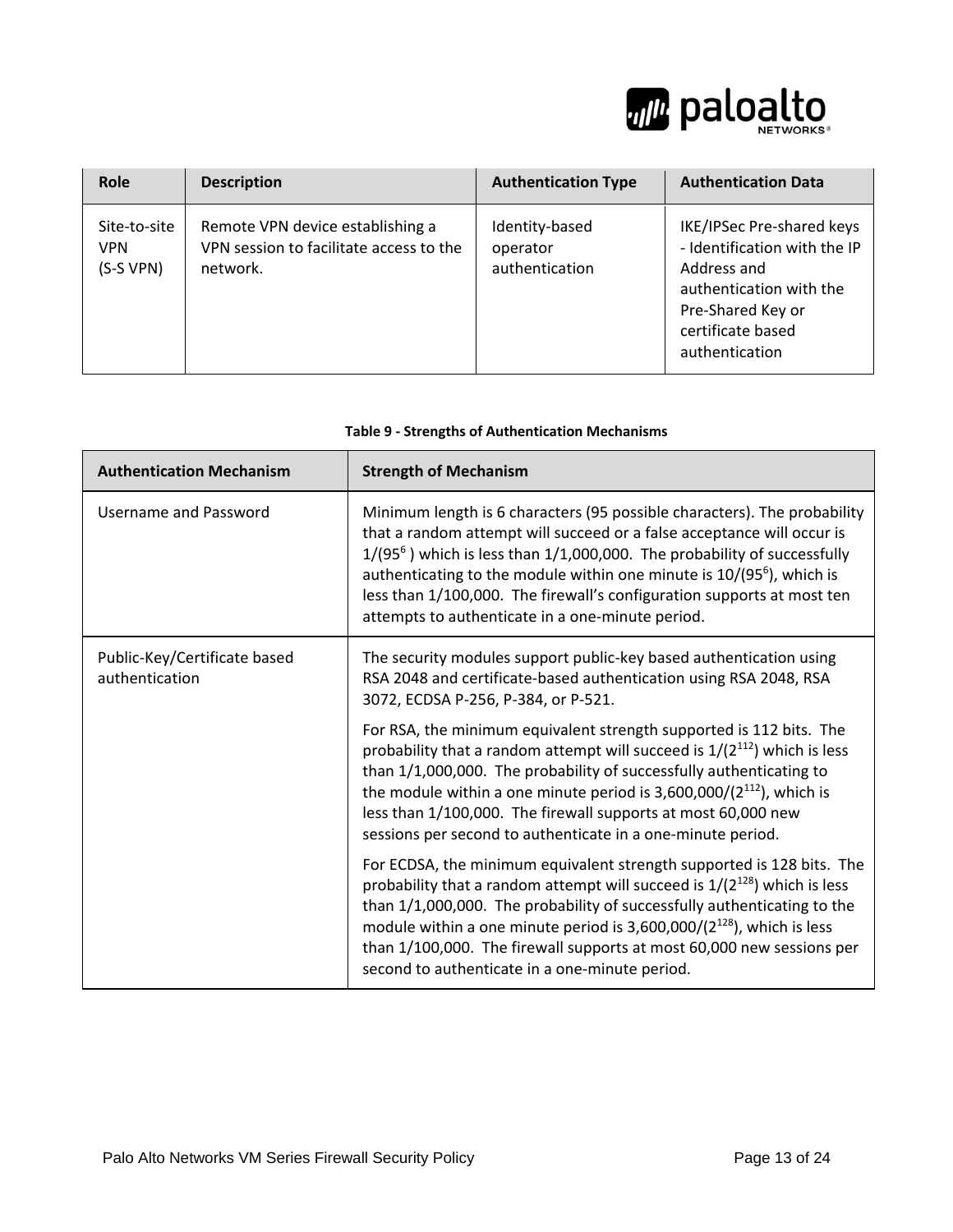

| <b>Authentication Mechanism</b> | <b>Strength of Mechanism</b>                                                                                                                                                                                                                                                                                                                                                                                                                                                                                                        |
|---------------------------------|-------------------------------------------------------------------------------------------------------------------------------------------------------------------------------------------------------------------------------------------------------------------------------------------------------------------------------------------------------------------------------------------------------------------------------------------------------------------------------------------------------------------------------------|
| IKE/IPSec pre-shared keys       | The 160 bit key length supports $2^{160}$ different combinations. The<br>probability of successfully authenticating to the module is $1/(2^{160})$ ,<br>which is less than 1/1,000,000. The number of authentication attempts<br>is limited by the number of new connections per second supported<br>(120,000) on the fastest platform of the Palo Alto Networks firewalls.<br>The probability of successfully authenticating to the module within a<br>one minute period is 7,200,000/( $2^{160}$ ), which is less than 1/100,000. |

# **5 Access Control Policy**

#### *5.1 Roles and Services*

The Approved and non‐Approved mode of operation provide identical services. While in the Approved mode of operation all CO and User services are accessed via SSH or TLS sessions. Approved and allowed algorithms, relevant CSPs and public keys related to these protocols are accessed to support the following services. CSP access by services is further described in the following tables.

The services listed below are also available in the non‐Approved mode. In the Non‐ Approved mode SSH, TLS and VPN processes will use non‐Approved Algorithms and Approved algorithms with non‐approved strength.

| <b>Service</b>                          | <b>Description</b>                                                                                                                                       |
|-----------------------------------------|----------------------------------------------------------------------------------------------------------------------------------------------------------|
| Security<br>Configuration<br>Management | Configuring and managing cryptographic parameters and setting/modifying<br>security policy, including creating User accounts and additional CO accounts. |
| Other<br>Configuration                  | Networking parameter configuration, logging configuration, and other non-<br>security relevant configuration.                                            |
| View Other<br>Configuration             | Read-only of non-security relevant configuration (see above).                                                                                            |
| <b>Show Status</b>                      | View status via the web interface, command line interface or VPN session                                                                                 |
| <b>VPN</b>                              | Provide network access for remote users or site-to-site connections.                                                                                     |

#### **Table 10 ‐ Authenticated Service Descriptions**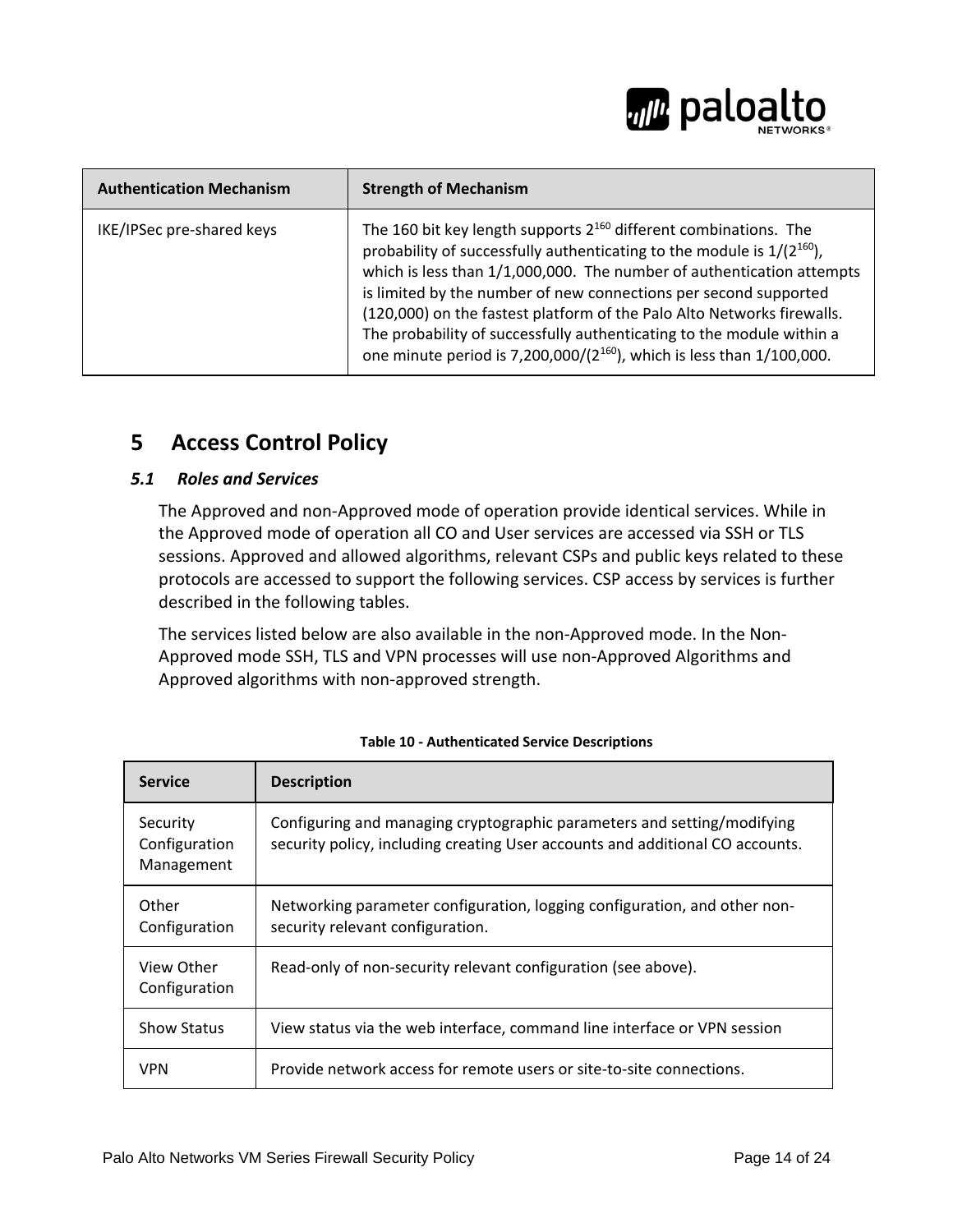

| Software<br>Update | Provides a method to update the software on the firewall. |
|--------------------|-----------------------------------------------------------|
|--------------------|-----------------------------------------------------------|

**Note: Additional information on the configuration options the module provides can be found at https://www.paloaltonetworks.com/documentation.html**

| <b>Service</b>                           | <b>Crypto Officer</b> | <b>User</b> | <b>RA VPN</b> | <b>S-S VPN</b> |
|------------------------------------------|-----------------------|-------------|---------------|----------------|
| <b>Security Configuration Management</b> | v                     | v           | N             | N              |
| <b>Other Configuration</b>               |                       | N           | N             | N              |
| View Other Configuration                 | v                     | v           | N             | N              |
| <b>Show Status</b>                       | v                     | ٧           | Υ             |                |
| <b>VPN</b>                               | N                     | N           | $\checkmark$  | v              |
| Software Update                          |                       | N           | N             | N              |

#### **Table 11 ‐ Authenticated Service Access**

#### *5.2 Unauthenticated Services*

The cryptographic module supports the following unauthenticated services:

#### **Table 12 ‐ Unauthenticated Services**

| <b>Service</b>     | <b>Description</b>                                             |
|--------------------|----------------------------------------------------------------|
| Zeroize            | The device will overwrite all CSPs.                            |
| Self-Tests         | Run power up self-tests on demand by power cycling the module. |
| <b>Show Status</b> | View status of the module via hypervisor. (e.g. power status)  |

The zeroization procedure is invoked when the operator exits CC (FIPS) mode. The operator must be in control of the module during the entire procedure to ensure that it has successfully completed. During the zeroization procedure, no other services are available.

#### *5.3 Definition of Critical Security Parameters (CSPs)*

The modules contain the following CSPs: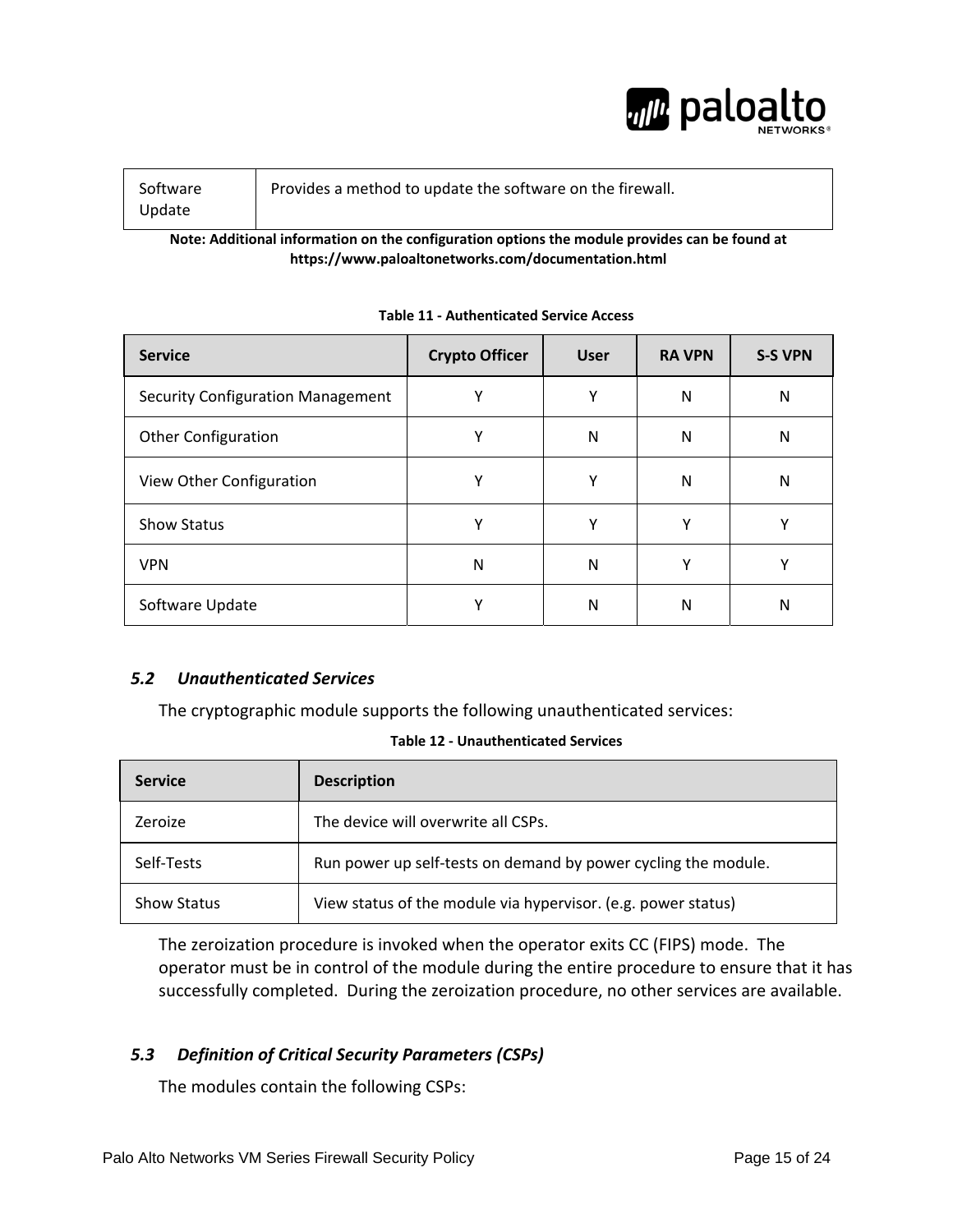

#### **Table 13 ‐ Private Keys and CSPs**

| CSP#           | <b>Key Name</b>                                  | <b>Type</b>       | <b>Description</b>                                                                                                                                |
|----------------|--------------------------------------------------|-------------------|---------------------------------------------------------------------------------------------------------------------------------------------------|
| $\mathbf{1}$   | <b>RSA Private Keys</b>                          | <b>RSA</b>        | RSA Private key for generation of signatures,<br>authentication and key establishment                                                             |
|                |                                                  |                   | (RSA 2048 or 3072 bits)                                                                                                                           |
| $\overline{2}$ | <b>ECDSA Private Keys</b>                        | <b>ECDSA</b>      | ECDSA Private key for generation of signatures and<br>authentication<br>(P-256, P-384 or P-521)                                                   |
| 3              | <b>TLS PreMaster Secret</b>                      | <b>TLS Secret</b> | Secret value used to derive the TLS session keys                                                                                                  |
| 4              | <b>TLS DHE Private</b><br>Components             | DH, ECDH          | Diffie-Hellman private FFC or EC component<br>(DHE 2048, ECDHE P-256, P-384, P-521)                                                               |
| 5              | <b>TLS HMAC Keys</b>                             | <b>HMAC</b>       | TLS integrity and authentication session keys<br>(SHA1, SHA256 and SHA384)                                                                        |
| 6              | <b>TLS Encryption Keys</b>                       | <b>AES</b>        | TLS encryption session keys<br>(128 and 256 CBC or GCM)                                                                                           |
| $\overline{7}$ | <b>SSH Session</b><br><b>Authentication Keys</b> | <b>HMAC</b>       | Authentication keys used in all SSH connections to<br>the security module's command line interface.<br>(SHA1)                                     |
| 8              | <b>SSH Session Encryption</b><br>Keys            | <b>AES</b>        | Used in all SSH connections to the security<br>module's command line interface.<br>(128, 192 and 256 CBC or CTR)                                  |
| 9              | <b>SSH DH Private</b><br>Components              | <b>DH</b>         | Diffie Hellman private component used in key<br>establishment (DHE 2048, ECDHE P-256, P-384, P-<br>521).                                          |
| 10             | S-S VPN IPSec/IKE<br>authentication Keys         | <b>HMAC</b>       | Used to authenticate the peer in an IKE/IPSec<br>tunnel connection. (SHA1, SHA256, SHA384 or SHA<br>512)                                          |
| 11             | S-S VPN IPSec/IKE session<br>Keys                | <b>AES</b>        | Used to encrypt IKE/IPSec data. These are AES (128,<br>192, or 256 CBC) IKE keys and (128, 192 or 256 CBC,<br>128 CCM, 128 or 256 GCM) IPSec keys |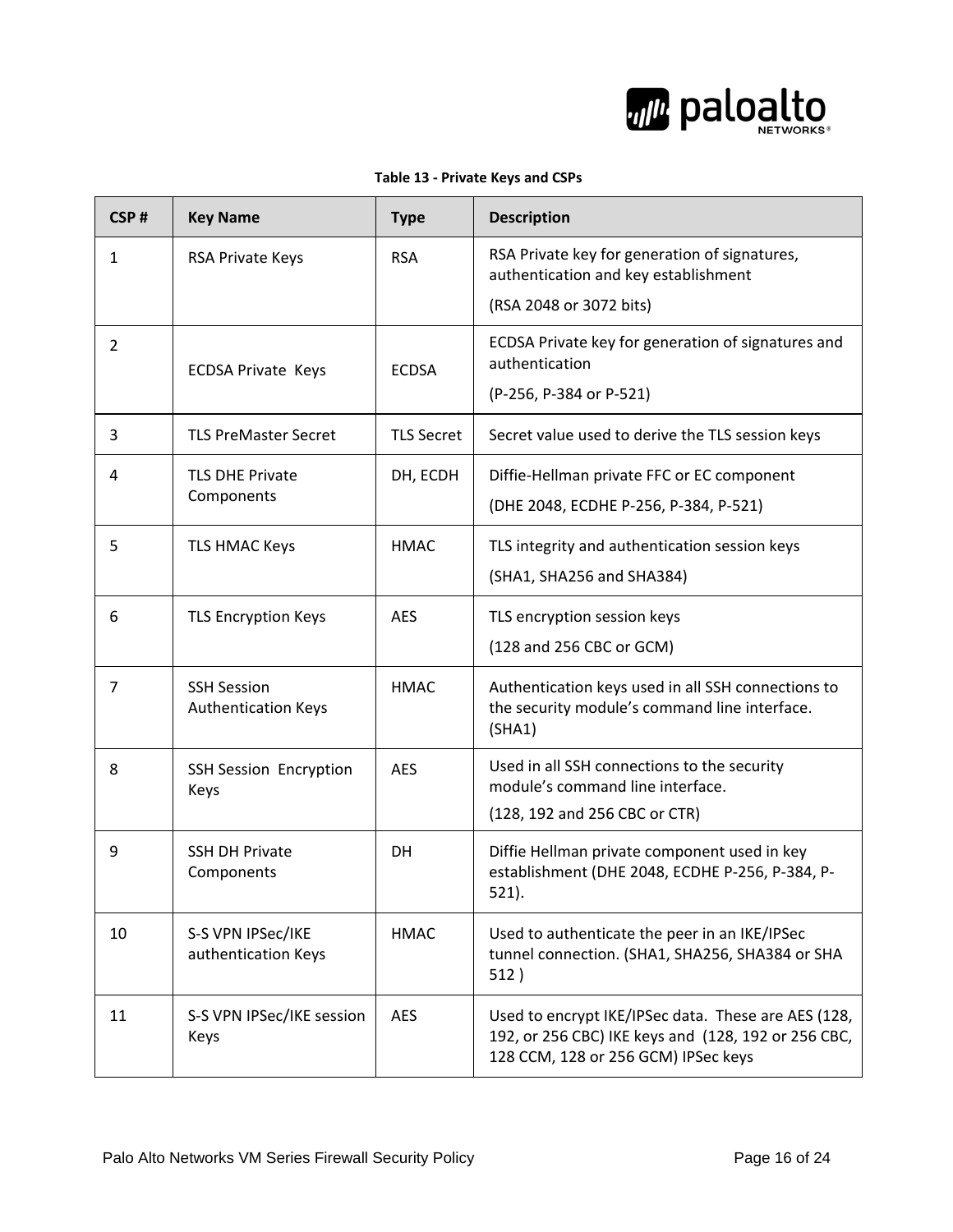

| CSP# | <b>Key Name</b>                                                  | <b>Type</b>                          | <b>Description</b>                                                                           |
|------|------------------------------------------------------------------|--------------------------------------|----------------------------------------------------------------------------------------------|
| 12   | S-S VPN IPSec/IKE Diffie<br><b>Hellman Private</b><br>Components | DH, ECDH                             | Diffie Hellman private component used in key<br>establishment (DHE 2048, ECDHE P-256, P-384) |
| 13   | S-S VPN IPSec pre-shared<br>Keys                                 | Part of<br><b>HMAC</b>               | Manually distributed by an administrator in the CO<br>role. Used in authentication.          |
| 14   | <b>RA VPN IPSec session</b><br>Keys                              | <b>AES</b>                           | Used to encrypt remote access sessions utilizing<br>IPSec. (128 CBC)                         |
| 15   | <b>RA VPN IPSec</b><br>authentication HMAC                       | <b>HMAC</b>                          | Used in authentication of remote access IPSec data.<br>$(SHA-1)$                             |
| 16   | Software Content<br><b>Encryption Key</b>                        | <b>AES</b>                           | Used to decrypt software and content. (AES-CBC<br>256)                                       |
| 17   | CO, User, RA VPN<br>Password                                     | Password                             | Used to authenticate operator                                                                |
| 18   | DRBG Seed / State                                                | <b>DRBG</b>                          | Used by DRBG. Includes the V and the Key.                                                    |
| 19   | <b>SNMPv3 Secrets</b>                                            | SNMP <sub>v3</sub><br><b>Secrets</b> | SNMPv3 Authentication Secret and Privacy Secret                                              |
| 20   | SNMPv3 Keys                                                      | SNMP <sub>v3</sub><br>Keys           | AES CFB Privacy key and HMAC-SHA-1<br>Authentication keys                                    |

Note: Transient CSPs are zeroized by an overwrite with a pseudo random pattern followed by read‐verify. Intermediate plaintext key material (CSP) is zeroized when it is copied from one to another memory location. All keys (CSPs) are zeroized when they expire. Session keys (CSPs) are zeroized as soon as the associated session has ended/timed out/ or been closed. Private keys (CSPs) are zeroized when their corresponding public keys (certificates) expire.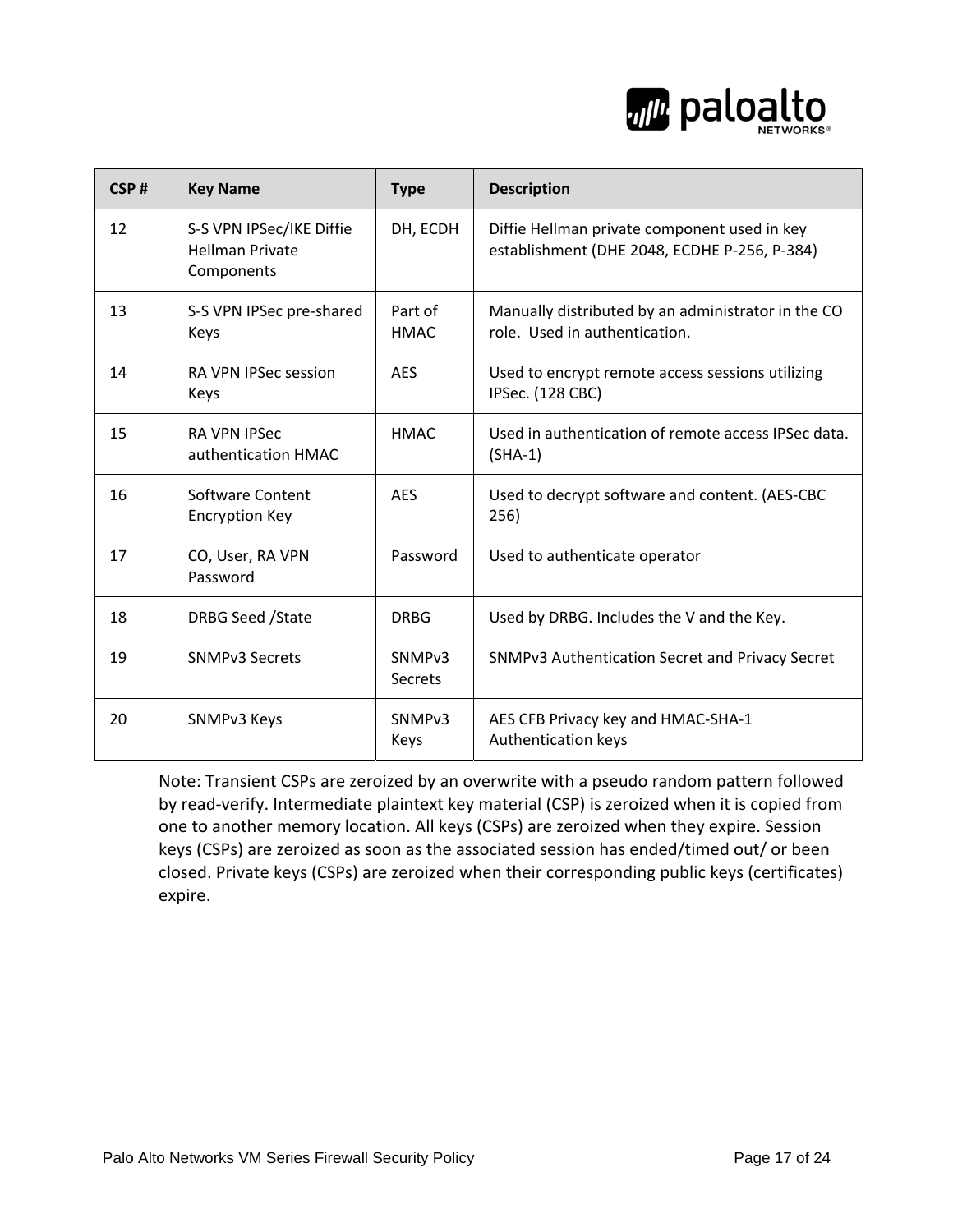

#### *5.4 Definition of Public Keys*

The modules contain the following public keys:

#### **Table 14 ‐ Public Keys**

|   | <b>Key Name</b>                                        | <b>Description</b>                                                                                                                                                                            |
|---|--------------------------------------------------------|-----------------------------------------------------------------------------------------------------------------------------------------------------------------------------------------------|
| A | <b>CA Certificates</b>                                 | Used to extend trust for certificates (RSA 1024, 2048 or<br>3072 bits and ECDSA P-256, P-384 or P-521)                                                                                        |
| B | <b>ECDSA Public Keys / Certificates</b>                | ECDSA Public keys managed as certificates for the<br>verification of signatures, establishment of TLS, operator<br>authentication and peer authentication. (ECDSA P-256, P-<br>384, or P-521) |
| C | RSA Public Keys / Certificates                         | RSA Public keys managed as certificates for the verification<br>of signatures, establishment of TLS, operator authentication<br>and peer authentication. (RSA 2048 or 3072 bits)              |
| D | TLS DH public components                               | Used in key agreement (DHE 2048, ECDHE P-256, P-384 and<br>$P-521)$                                                                                                                           |
| E | SSH DH public components                               | Used in key agreement (DHE 2048, ECDHE P-256, P-384, P-<br>521)                                                                                                                               |
| F | SSH Host public key                                    | SSH Host Public Key (RSA 2048, ECDSA P-256, P-384, or P-<br>521)                                                                                                                              |
|   |                                                        | (The matching private key is among the RSA Private Keys or ECDSA<br>Private Keys, in Table 13.)                                                                                               |
| G | S-S VPN - IPSec/IKE Diffie Hellman<br>public component | Used in key agreement (DHE 2048, ECDHE P-256, P-384)                                                                                                                                          |
| н | Public Key for software content<br>load test           | Used to authenticate software and content to be installed<br>on the firewall (RSA 2048 with SHA-256)                                                                                          |
|   | Software Authentication Key                            | RSA key used to authenticate software (2048 bit RSA with<br>SHA-256)                                                                                                                          |
| J | Software Integrity verification<br>key                 | Public key used to validate firmware integrity at power-up<br>(ECDSA P-256)                                                                                                                   |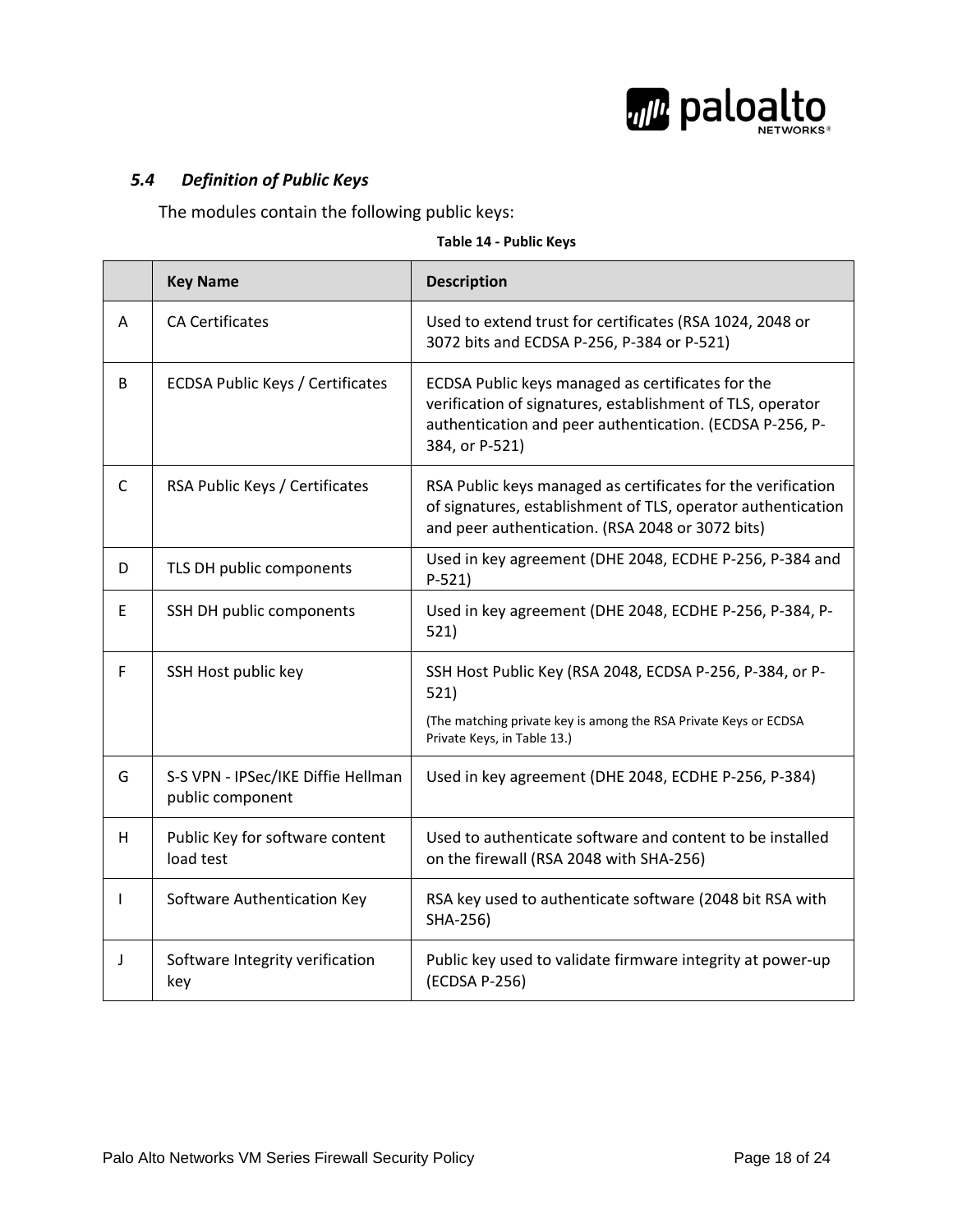

#### *5.5 Definition of CSPs Modes of Access*

Table 15 defines the relationship between access to CSPs and the different module services. The modes of access shown in the table are defined as:

- **R** = Read: The module reads the CSP. The read access is typically performed before the module uses the CSP.
- W = Write: The module writes the CSP. The write access is typically performed after a CSP is imported into the module, or the module generates a CSP, or the module overwrites an existing CSP.
- **Z** = Zeroize: The module zeroizes the CSP.

| Role            | <b>Authorized Service</b>                | <b>Mode</b>  | <b>Cryptographic Key or CSP</b>                                                    |
|-----------------|------------------------------------------|--------------|------------------------------------------------------------------------------------|
| <b>CO</b>       | <b>Security Configuration Management</b> | <b>RW</b>    | 1, 2, 3, 4, 5, 6, 7, 8, 9, 16, 17, 18,<br>19, 20, A, B, C, D, E, F, G, I           |
| CO              | <b>Other Configuration</b>               | <b>RW</b>    | 1, 2, 3, 4, 5, 6, 7, 8, 9, A, B, C, D,<br>E, F, G                                  |
| User, CO        | View Other Configurations                | $\mathsf{R}$ | 1, 2, 3, 4, 5, 6, 7, 8, 9, A, B, C, D,<br>E, F, G, 17 (operator's own<br>password) |
| User            | <b>Security Configuration Management</b> | <b>RW</b>    | 1, 2, 3, 4, 5, 6, 7, 8, 9, A, B, C, D,<br>E, F, G, 17 (operator's own<br>password) |
| User, CO        | <b>Show Status</b>                       | R            | 1, 2, 3, 4, 5, 6, 7, 8, 9, A, B, C, D,<br>E, F, G,                                 |
| S-S VPN         | <b>VPN</b>                               | R            | 10, 11, 12, 13, B, C, H                                                            |
| <b>RA VPN</b>   | <b>VPN</b>                               | R            | 1, 2, 3, 4, 5, 6, 14, 15, 17, A, B, C,<br>D                                        |
| <b>CO</b>       | Software Update                          | <b>RW</b>    | 1, 2, 3, 4, 5, 6, 7, 8, 9, 16, A, B, C,<br>D, E, F, G                              |
| Unauthenticated | Self-Tests                               | W            | J                                                                                  |
| Unauthenticated | <b>Show Status</b>                       | N/A          | N/A                                                                                |

#### **Table 15 ‐ CSP Access Rights within Roles & Services**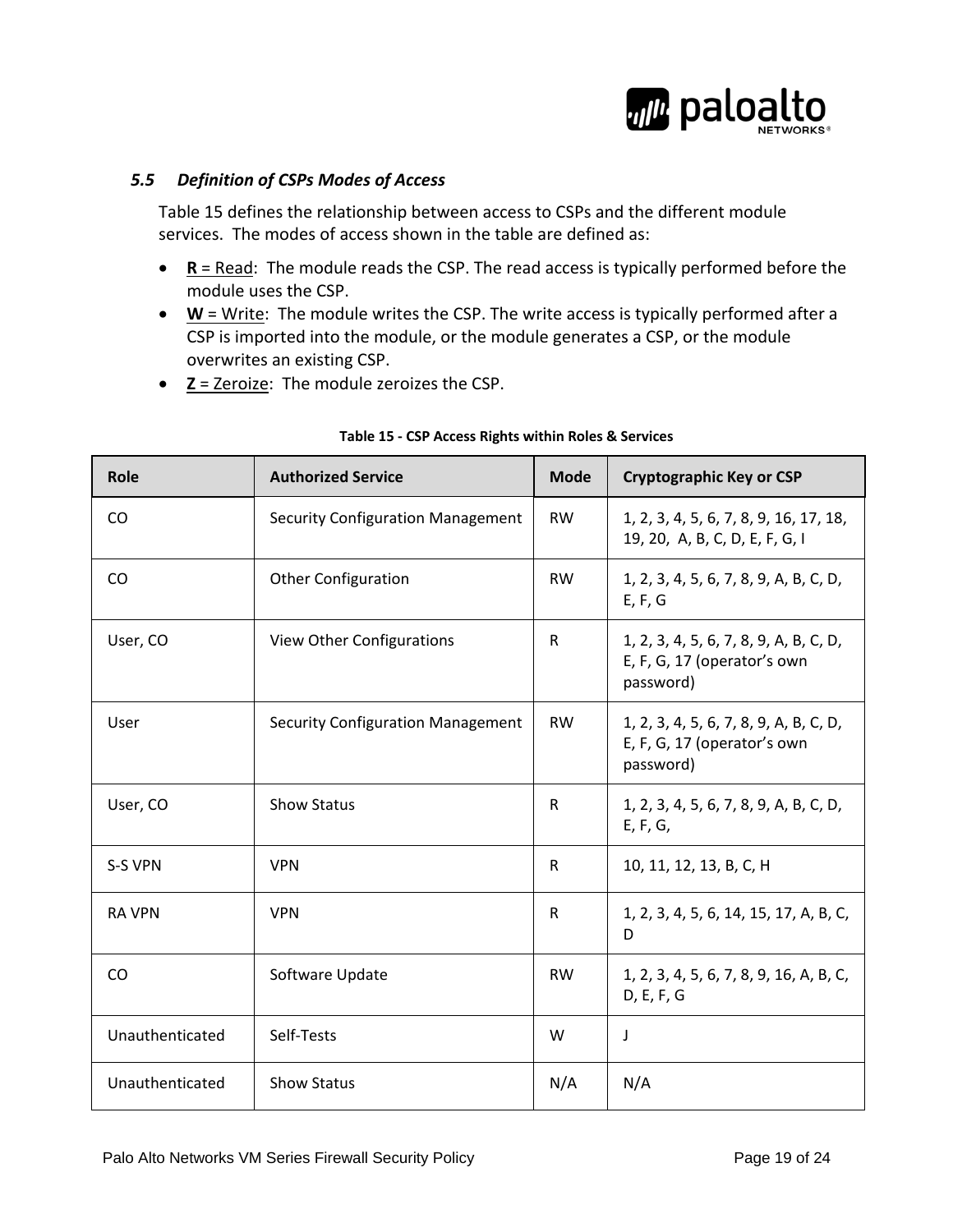

| <b>Role</b>     | <b>Authorized Service</b> | Mode | <b>Cryptographic Key or CSP</b> |
|-----------------|---------------------------|------|---------------------------------|
| Unauthenticated | Zeroize                   |      | All CSPs are zeroized.          |

# **6 Physical Security Policy**

There are no applicable FIPS 140‐2 physical security requirements.

# **7 Operational Environment**

The hypervisor environment provides isolated operating environment and is the single operator of the virtual machine. The module was tested on the following environments operating on a general‐purpose computing platform.

- 1. VMware ESXi v5.5 running on a Dell PowerEdge R730
- 2. VMware ESXi v5.5 running on a PacStar 451
- 3. KVM on CentOS 7.2 running on a Dell Power Edge R730
- 4. Microsoft HyperV 2012R2 running on Dell PowerEdge R730
- 5. Amazon AWS M4.Xlarge EC2 instance\*
- 6. Microsoft Azure Standard D4 v2\*

The tested operating environments isolate virtual systems into separate isolated process spaces. Each process space is logically separated from all other processes by the operating environments software and hardware. The module functions entirely within the process space of the isolated system as managed by the single operational environment. This implicitly meets the FIPS 140‐2 requirement that only one entity at a time can use the cryptographic module.

\*Note: These operational environments are Vendor Affirmed. See Section 8 for operator porting rules.

# **8 Security Rules**

The module design corresponds to the module security rules. This section documents the security rules enforced by the cryptographic module to implement the security requirements of this FIPS 140‐2 Level 1 module.

- 1. The cryptographic module provides four distinct operator roles. These are the User role, Remote Access VPN role, Site‐to‐site VPN role, and the Cryptographic Officer role.
- 2. The cryptographic module provides identity‐based authentication.
- 3. The cryptographic module clears previous authentications on power cycle.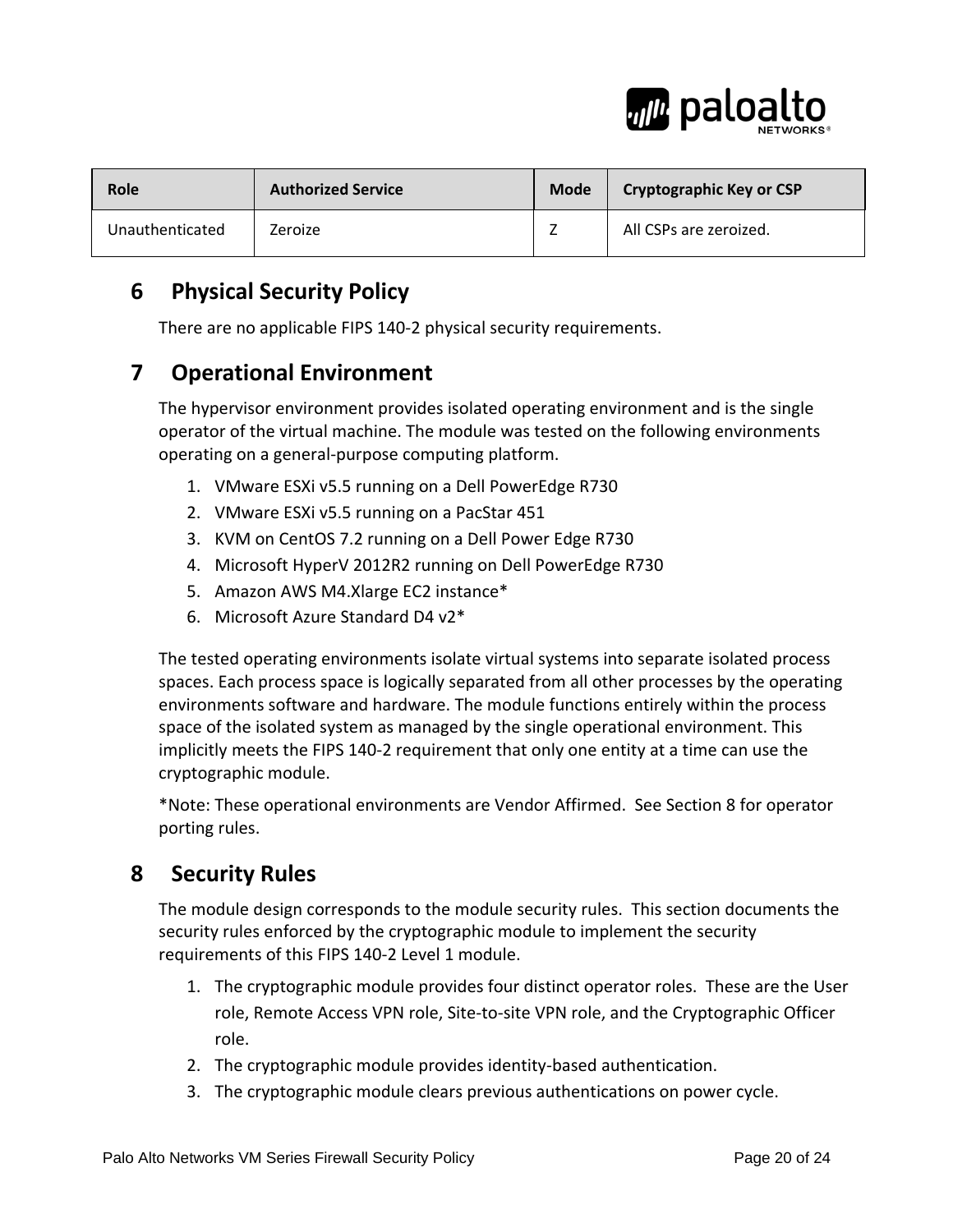

- 4. When the module has not been placed in a valid role, the operator does not have access to any cryptographic services.
- 5. The module supports the generation of key material with the approved DRBG. The entropy provided must be equal to or greater than the security strength of the key being generated. The approved DRBG requests a minimum of 256 bits of entropy per every 384 bits of seed input.
- 6. The cryptographic module performs the following tests
	- A. Power up Self‐Tests
		- 1. Cryptographic algorithm tests
			- a. AES Encrypt Known Answer Test
			- b. AES Decrypt Known Answer Test
			- c. AES GCM Encrypt Known Answer Test
			- d. AES GCM Decrypt Known Answer Test
			- e. AES CCM Encrypt Known Answer Test
			- f. AES CCM Decrypt Known Answer Test
			- g. RSA Sign Known Answer Test
			- h. RSA Verify Known Answer Test
			- i. RSA Encrypt Known Answer Test
			- j. RSA Decrypt Known Answer Test
			- k. ECDSA Sign Known Answer Test
			- l. ECDSA Verify Known Answer Test
			- m. HMAC‐SHA‐1 Known Answer Test
			- n. HMAC‐SHA‐256 Known Answer Test
			- o. HMAC‐SHA‐384 Known Answer Test
			- p. HMAC‐SHA‐512 Known Answer Test
			- q. SHA‐1 Known Answer Test
			- r. SHA‐256 Known Answer Test
			- s. SHA‐384 Known Answer Test
			- t. SHA‐512 Known Answer Test
			- u. DRBG SP800‐90A Known Answer Tests
			- v. SP 800‐90A Section 11.3 Health Tests
			- w. DH Known Answer Test
			- x. ECDH Known Answer Test Per IG 9.6
	- B. Software Integrity Test –verified with HMAC‐SHA‐256 and ECDSA P‐256.
	- C. Critical Functions Tests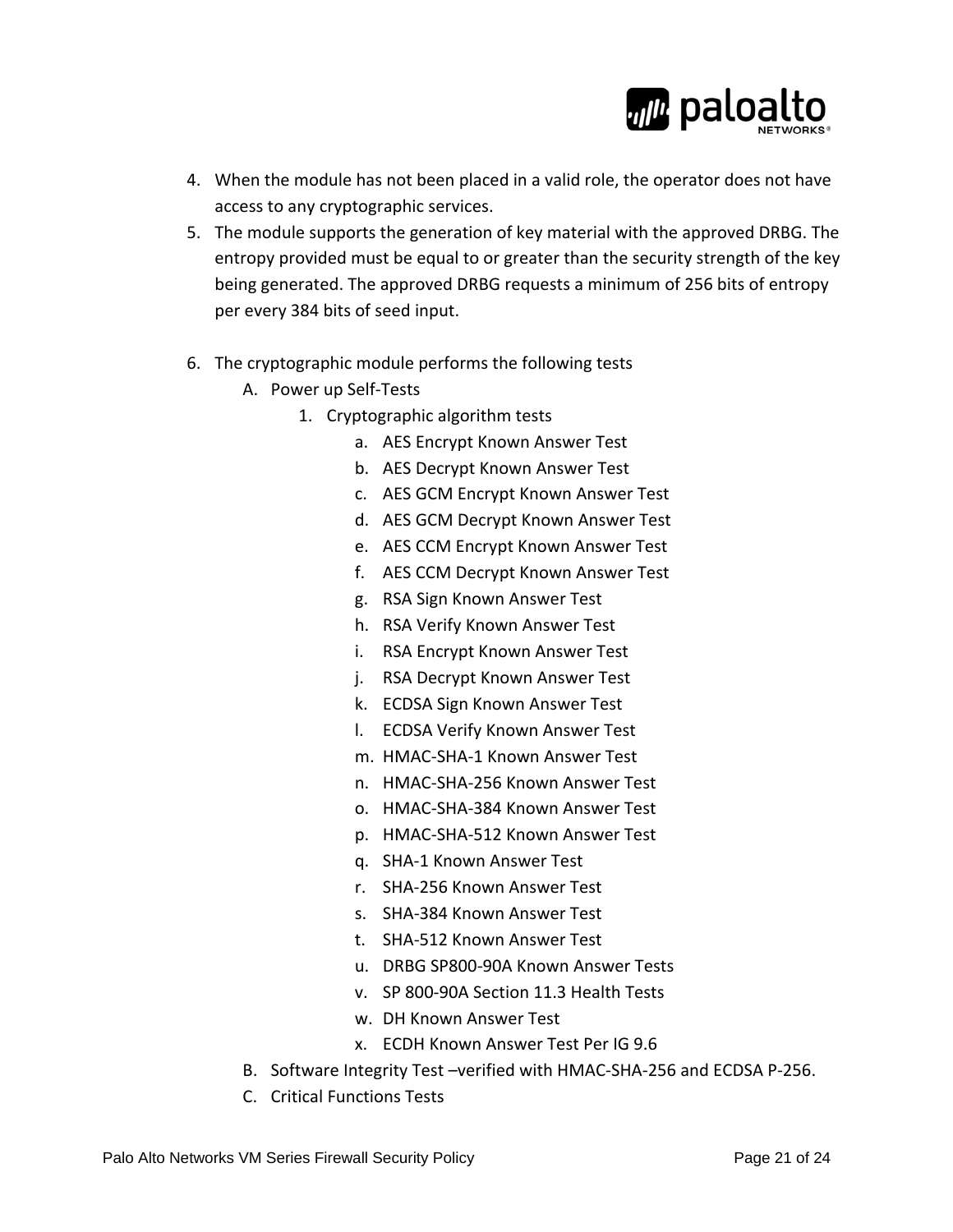

- 1. N/A
- D. Conditional Self‐Tests
	- 1. Continuous Random Number Generator (RNG) test performed on NDRNG and DRBG
	- 2. RSA Pairwise Consistency Test (when a key generation fails, the error message displayed is "Cannot verify key and certificate.")
	- 3. ECDSA Pairwise Consistency Test (when a key generation fails, the error message displayed is "Cannot verify key and certificate.")
	- 4. Software Load Test Verify RSA 2048 with SHA‐256 signature on software at time of load
	- 5. If any conditional test fails, the module will output description of the error.
- 7. The operator can command the module to perform the power‐up self‐test by cycling power of the module.
- 8. Power‐up self‐tests do not require any operator action.
- 9. Data output is inhibited during power-up self-tests, zeroization, and error states.
- 10. Status information does not contain CSPs or sensitive data that if misused could lead to a compromise of the module.
- 11. There are no restrictions on which keys or CSPs are zeroized by the zeroization service.
- 12. The module does not support a maintenance interface or role.
- 13. The module does not have any external input/output devices used for entry/output of data.
- 14. The module does not enter or output plaintext CSPs.
- 15. The module does not output intermediate key generation values.

Vendor imposed security rules:

- 1. If the cryptographic module remains inactive in any valid role for the administrator specified time interval, the module automatically logs out the operator.
- 2. When configured, the module enforces a timed access protection mechanism that supports at most ten authentication attempts per minute. After the administrator specified number of consecutive unsuccessful password validation attempts have occurred, the cryptographic module shall enforce a wait period of at least 1 minute before any more login attempts can be attempted. This wait period shall be enforced even if the module power is momentarily removed.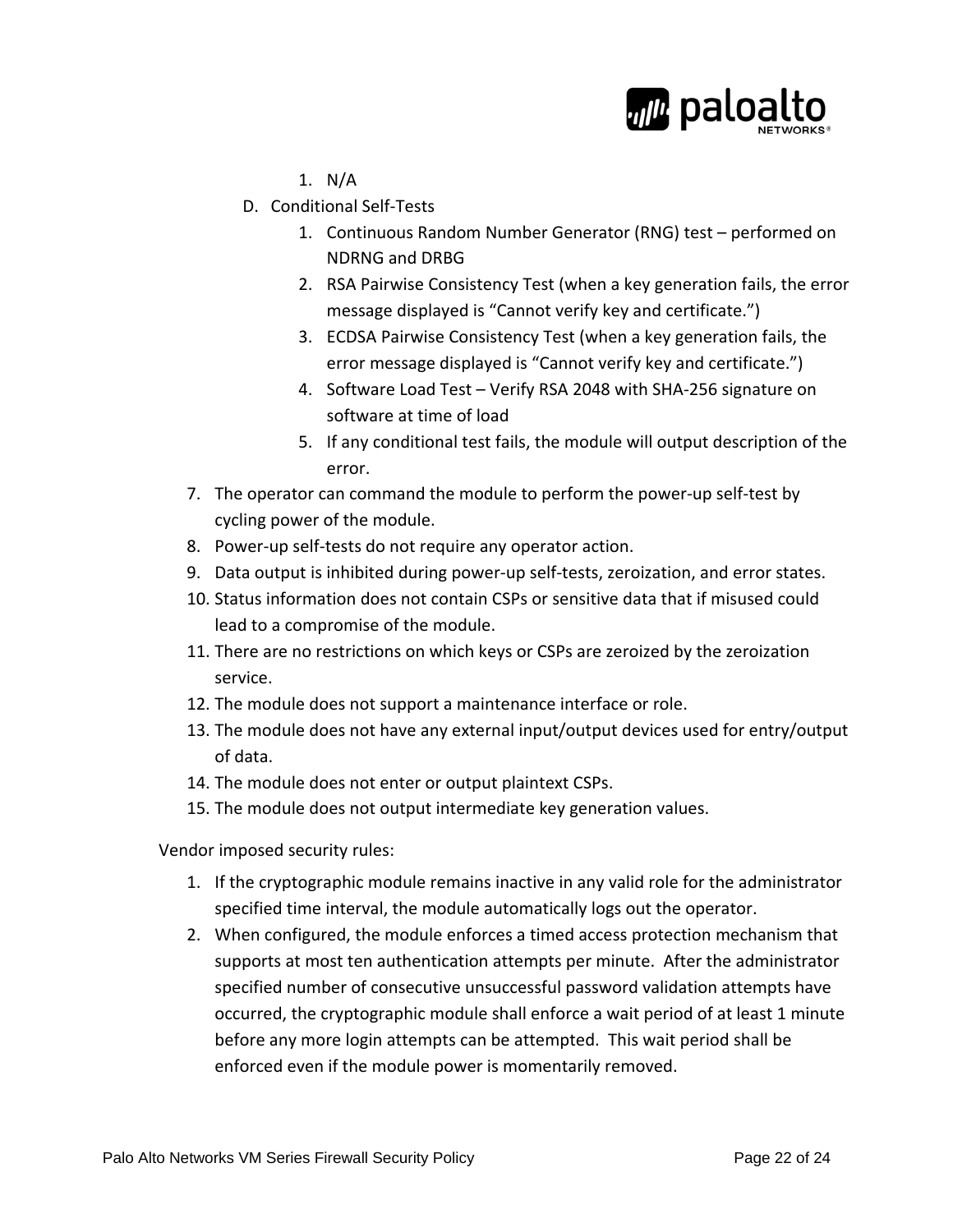

#### **Operator porting rules:**

The CMVP allows user porting of a validated software module to an operational environment which was not included as part of the validation testing. An operator may install and run a VM‐series firewall on any general purpose computer (GPC) or platform using the specified hypervisor and operating system on the validation certificate or other compatible operating and/or hypervisor system and affirm the modules continued FIPS 140-2 validation compliance.

The CMVP makes no statement as to the correct operation of the module or the security strengths of the generated keys when ported and executed in an operational environment not listed on the validation certificate.

#### *Reference: FIPS 140‐2 Implementation Guidance G.5*

# **9 Mitigation of Other Attacks Policy**

The module has not been designed to mitigate any specific attacks outside of the scope of FIPS 140-2, so these requirements are not applicable.

# **10 References**

[FIPS 140‐2] FIPS Publication 140‐2 Security Requirements for Cryptographic Modules

### **11 Definitions and Acronyms**

- AES Advanced Encryption Standard
- CA Certificate authority
- CBC Cipher Block Chaining
- CC Common Criteria
- CCM Counter with CBC MAC
- CO Cryptographic Officer
- CSP Critical Security Parameter
- DHE Diffie‐Hellman Ephemeral
- DRBG Deterministic Random bit generator
- ECDHE Elliptic Curve Diffie‐Hellman Ephemeral
- ECDSA Elliptic Curve Digital Signature Algorithm